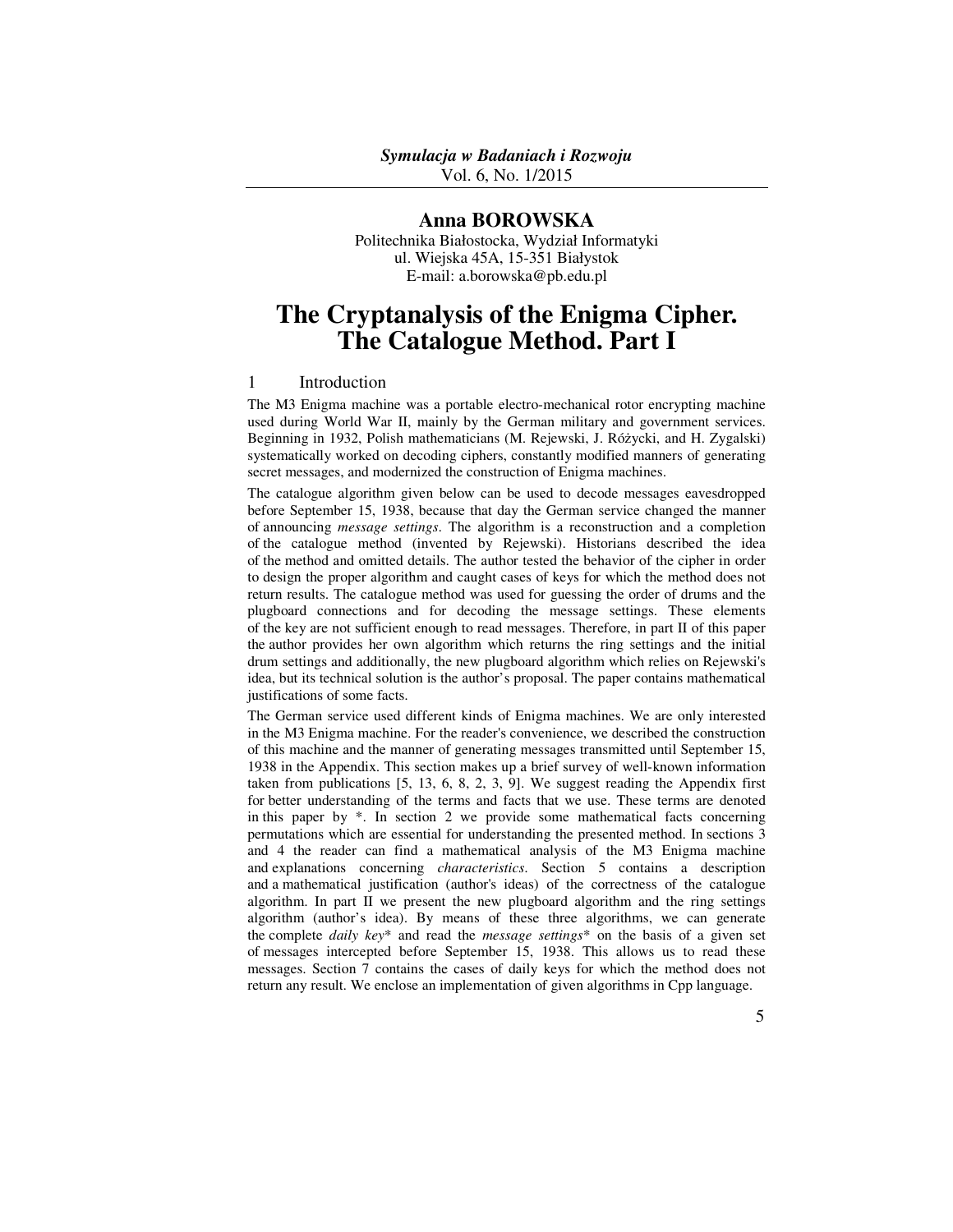# 2 Elements of permutation theory

We shall remind the reader some definitions and facts from permutation theory (cf. [10], [12], [15], [14]). If  $X = \{1, 2, ..., n\}$  is an *n*-element set, then a bijection from *X* to itself  $(f: X \rightarrow X)$  is called a *permutation* of *X*. We denote the set of all permutations of *X* by *Sn*. Any permutation *f*∈*Sn* will be represented by 2×*n* matrix. We determine a *product* (a *composition*) of two permutations  $f, g \in S_n$  in the same way as M. Rejewski in [13] (from left to right), i.e.

$$
f\circ g=\begin{pmatrix}1&\dots&n\\f(1)&\dots&f(n)\end{pmatrix}\circ\begin{pmatrix}1&\dots&n\\g(1)&\dots&g(n)\end{pmatrix}=\begin{pmatrix}1&\dots&n\\g(f(1))&\dots&g(f(n))\end{pmatrix}.
$$

This notation is different from standard notation, but it is used by authors interested in the Enigma machine. We usually omit the circle ° and write *fg* for the composite map. The multiplication of permutations is associative but is not necessarily commutative. The *identity* permutation  $\varepsilon$  has the property that  $\varepsilon f = f\varepsilon = f$  for all  $f \in S_n$ , that is  $\varepsilon(i) = i$  for all  $i = 1, 2, ..., n$ . We define the *inverse* of the permutation  $f \in S_n$ (denoted by  $f^{-1}$ ) as the permutation of the same degree such that  $ff^{-1} = f^{-1}f = \varepsilon$ .

A *k*-cycle (a *cycle of length k*) is a permutation (denoted by  $(a_1, a_2, ..., a_k)$ ) which maps distinct elements  $a_1, a_2, \ldots, a_k$  of the domain  $X = \{1, 2, \ldots, n\}$  by sending  $a_1$  to  $a_2, a_2$  to  $a_3$ , ...,  $a_k$  to  $a_1$ , and leaving remaining elements fixed. The number of symbols transferred by a cycle is called the *cycle length*. Every permutation can be written as a product of disjoint cycles (i.e. in *cycle* notation). A *transposition* is a cycle that swaps two elements. We call a product of *n* disjoint transpositions an *n-involution*.

#### 3 Mathematical model

The cryptosystem of the M3 Enigma machine will be defined as a tuple (**P**, **C**, **K**, **E**, **D**), where  $P = \{A, B, ..., Z\}$  is the *plaintext space*,  $C = P$  is the *ciphertext space* and **K** is a set of all possible *keys*.

 $\mathbf{E} = \{A_k : k \in \mathbf{K}\}\$ is a set of *encryption functions*  $A_k : \mathbf{P} \to \mathbf{C}$ .

**D** = { $\Delta_k$  :  $k \in \mathbf{K}$ } is a set of *decryption functions*  $\Delta_k$  : **C** → **P**.

Each letter  $a \in \mathbf{P}$  is transformed according to the following permutation (cf. [13])

 $A_k = A = SHQ^z RQ^{-z} Q^y MQ^{-y} Q^x LQ^{-x} BQ^x L^{-1} Q^{-x} Q^y M^{-1} Q^{-y} Q^z R^{-1} Q^{-z} H^{-1} S^{-1}$  (1)

For each  $a \in \mathbf{P}$  and for each  $k \in \mathbf{K}$   $\Delta_k (\Lambda_k (a)) = a$ , where  $\Delta_k = \Lambda_k$ .

*S* - is a permutation describing the *plugboard*\* transformation (*S* consists of transpositions and 1-cycles only), *B* - is a permutation describing the *reflector*\* transformation (*B* consists of 13 transpositions),

*L*, *M*, *R* - are permutations describing transformations of the three *cipher drums*\*,

*H* - is a transformation of the *entry wheel*\* (*H* is the identity permutation),

 $Q = (ABCDEFGHIJKLMNOPQRSTUVWXYZ) - a cycle of length 26,$ 

 $D\{s[i]$  ( $i = l, m, r$ ) - positions of *drums*<sup>\*</sup> (left, middle and right) before pressing any key,

Rs[ $i$ ] ( $i = l, m, r$ ) - positions of *rings*<sup>\*</sup> (left, middle and right) (Ds[ $i$ ], Rs[ $i$ ]∈**P**),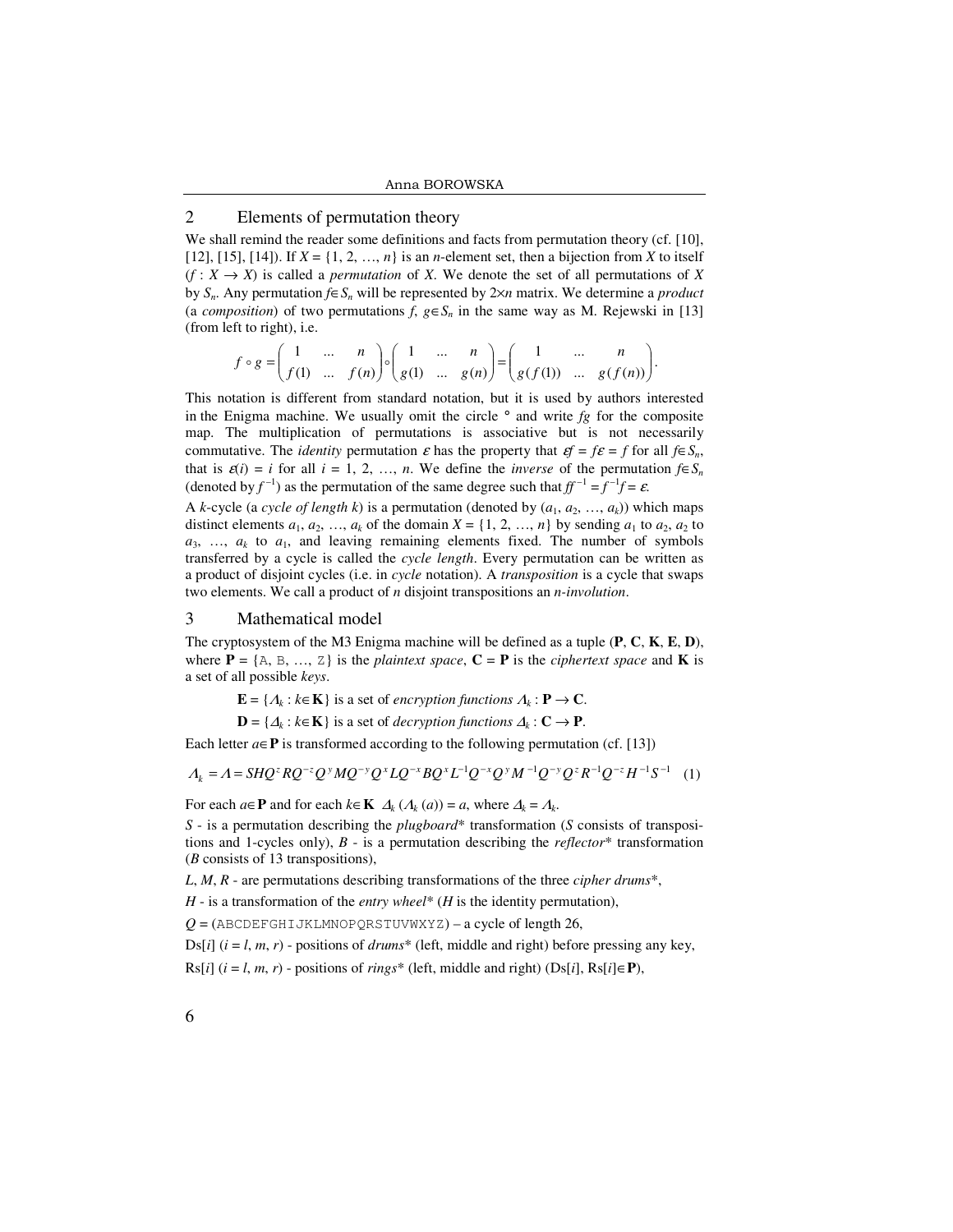*x*, *y*, *z* - positions of *rotors*\* before pressing any key (values from set  $IP = \{0,1,...,25\}$ ),

| $x = (Ds[l] - Rs[l])\%26$ | for the left rotor,               |
|---------------------------|-----------------------------------|
| $y = (Ds[m]-Rs[m])\%26$   | for the middle rotor.             |
| $z = (Ds[r]-Rs[r])\%26$   | for the right rotor $(cf. [5])$ . |

We denote by  $\Lambda_H$  a permutation which we obtain by substituting in the formula (1) the identity permutation *H* for a permutation *S*, i.e.  $A_k = A = S A_H S^{-1}$ . We treat the letters A, B, …, Z of the Latin alphabet as the numbers from the set **IP**.

## 4 Characteristic of a given day

Until September 15, 1938 the first 6 letters of each message (i.e. *headline*\*) were coded (the same day) by means of the same permutations  $A$ ,  $B$ ,  $C$ ,  $D$ ,  $E$  and  $F$  (cf. [13]).

Let us assume that we eavesdropped on the same day the set of messages with the following headlines. These messages were generated for the same daily key.

| (1)LXTXWV (6)OYVDRZ        |  | (11) IGSNSA                       | (15)FFOJLG  | (19)ZMOCPE  | (23) NHYYTU   |
|----------------------------|--|-----------------------------------|-------------|-------------|---------------|
| $(2)$ XVXMMD $(7)$ EZCBHY  |  | $(12)$ DRIGDR                     | (16) VAJEYM | (20)BPETET  | (24) KOWIJW   |
|                            |  | (3) AENFBL (8) OOLZVX (13) CTPSKH | (17)UCMRIJ  | (21)MIHHFN  | $(25)$ SSAOCO |
| (4) YBULZO (9) JLKOOK      |  | (14)HNZKXI                        | (18) TKBVNF | (22) PWGPOP | (26) RJRAAC   |
| $(5)$ GDFUUB $(10)$ WUDWGS |  |                                   |             |             |               |

Each of the permutations *A*, *B*, *C*, *D*, *E*, *F* makes up a product of 13 transpositions. On the basis of double-ciphered message settings **L**XT **X**WV we can notice that permutations *A* and *D* contain accordingly transpositions  $(x, L)$  and  $(x, X)$ , where *x* is a ciphered letter (different from  $\mathbb L$  and  $\mathbb X$ ). Therefore, the product  $AD^{(1)}$  sends the letter  $\mathbb L$  to the letter X. Since in a 24-hour period all headlines of messages were ciphered for the same *initial drum settings*\* (in short IDS), we can determine the permutation *AD*, which stems from these settings, using the above-mentioned observation (cf. [7])

ABCDEFGHIJK**L**MNOPQRSTUVWXYZ

### *AD*: FTSGBJUKNQI**X**HYZPDAOVREWMLC

l

Similarly we can find permutations *BE* and *CF*. Permutations *AD*, *BE* and *CF* make up the *characteristic of a given day* (the *characteristic structure*) (cf. [13], [7]).

Let us analyze 3 consecutive drum settings and assigned to them permutations *AD*, written as products of disjoint cycles.

| AAV | (AEHKDJQNV) (BOUGRMSYC) (FWXZ) (ITPL)       | ЕJ  |
|-----|---------------------------------------------|-----|
| ABW | (ATMFOR) (BSYLZN) (CDWKEX) (GJQUPH) (I) (V) | BGG |
| ABX | (ABIEHYDVO) (CWGLNXZKO) (FMJS) (PRTU)       | EJ  |

Every permutation *AD* (*BE*, *CF*) consists of an even number of disjoint cycles of the same length (cf. [18]). If a permutation possesses this property, we can ascribe a number to it. We define a *number* of such a permutation as an expression consisting of lengths of cycles (expressed by means of letters). For instance, we assign to the first permutation the number  $EJ$ , because it includes two cycles of length 4 (4 =  $E$ ) and two cycles of length 9 ( $9 = J$ ). A *characteristic of drum settings* is defined as three numbers determined for these settings and for the next two positions of drums (cf. [13]).

<sup>(1)</sup> We remind the reader that we use another notation for a product of permutations.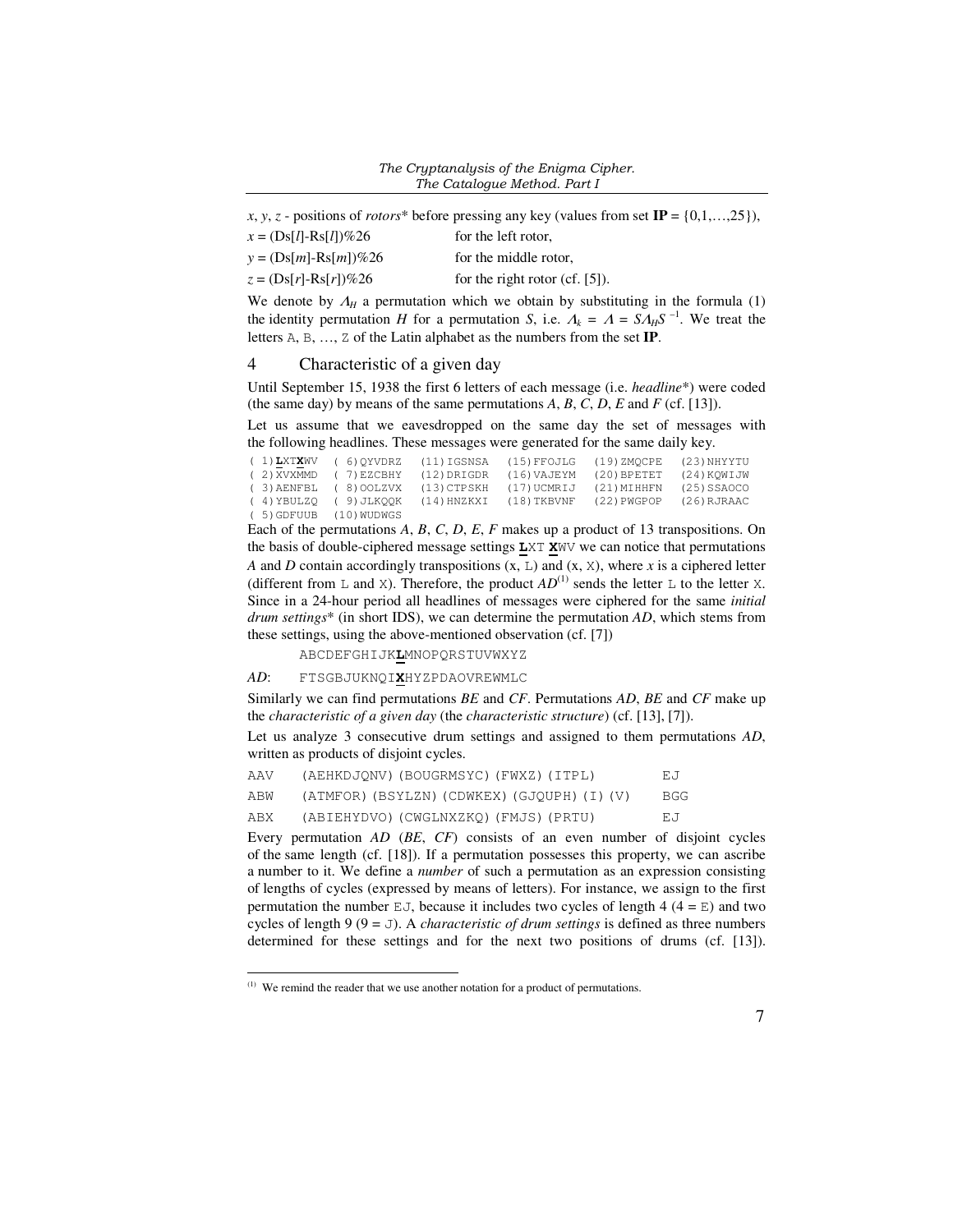For example, the characteristic of drum settings AAV is the expression EJ.BGG.EJ. The cryptologists used another notation (cf. [7]). We defined a number of a permutation in the way described above for convenience in implementation.

The Enigma codes individual letters for *rotor settings*\* (in short Rt) determined on the basis of the formula  $Rt[i] = Ds[i]-Rs[i]$  ( $i = l, m, r$ ) (cf. section 3). But the same Rt we can obtain for various couples of *relative drum settings* (in short RDS) and *relative ring settings* (in short RRS). Since (until September 15, 1938) all headlines of messages were ciphered (within one day) for the same settings IDS, detecting one couple of RDS and RRS gave message settings of all messages ciphered on that day (cf. [13]).

## 5 Analysis of the catalogue method

Rejewski had invented a device (so-called *cyclometer*) that produced cycle lengths for expressions *AD* (*BE*, *CF*). Next, he (along with Różycki and Zygalski) made the *catalogue*, i.e. six *sets of cycle lengths* (one set for each of the six possible orders of drums). Each set included characteristics (cycle lengths) calculated for all possible  $26<sup>3</sup>$  drum settings. Then, every day, the cryptologists determined RDS by finding the characteristic of a given day in the catalogue. This method was used to generate a couple of RDS and RRS and to guess the order of drums. On the basis of this information the cryptologists determined permutation *S* which represented plug connections and found message settings for all messages ciphered on the same day (cf. [13]).

The catalogue algorithm presented below is a reconstruction of the catalogue method. This method did not give actual ring settings (in short RS) and settings IDS so the cryptologists had to use an additional method to read messages. In part II of this paper we provide the missing algorithm (the author's idea) which returns settings RS and IDS. Some elements of the catalogue method were adapted to clearer writing in program language. We also determined the catalogue in a different way.

We received the following results for real connections of both drums and the plugboard that were used by Wehrmacht. We assume (according to the knowledge of that time) that we know connections of all kinds of drums. Given examples were executed for drums:  $L = I$ ,  $M = II$ ,  $R = III$ , for the reflector  $B = UKW$  B and for the plugboard connections  $S = (BY)$  (CX) (EO)(HV)(KR)(PZ).

The output contacts of cipher drums I, II, and III (cf. [13]):

|                                                                               |  |  |  |  |  |  |  |  | A B C D E F G H I J K L M N O P Q R S T U V W X Y Z |  |  |  |  |  |  |  |  |  |  |
|-------------------------------------------------------------------------------|--|--|--|--|--|--|--|--|-----------------------------------------------------|--|--|--|--|--|--|--|--|--|--|
| $\mathbf{I}$                                                                  |  |  |  |  |  |  |  |  | EKMFLGDOVZNTOWYHXUSPAIBRCJ                          |  |  |  |  |  |  |  |  |  |  |
| $\mathbf{H}$ and $\mathbf{H}$                                                 |  |  |  |  |  |  |  |  | A J D K S I R U X B L H W T M C Q G Z N P Y F V O E |  |  |  |  |  |  |  |  |  |  |
| III BDFHJLCPRTXVZNYEIWGAKMUSQO                                                |  |  |  |  |  |  |  |  |                                                     |  |  |  |  |  |  |  |  |  |  |
| The turnover positions for selected drums: I - Q, II - E, III - V (cf. [13]). |  |  |  |  |  |  |  |  |                                                     |  |  |  |  |  |  |  |  |  |  |
| The reflector connections after November 2, 1937 (cf. [13]):                  |  |  |  |  |  |  |  |  |                                                     |  |  |  |  |  |  |  |  |  |  |

**UKW B** (AY) (BR) (CU)(DH)(EQ)(FS)(GL)(IP)(JX)(KN)(MO)(TZ)(VW).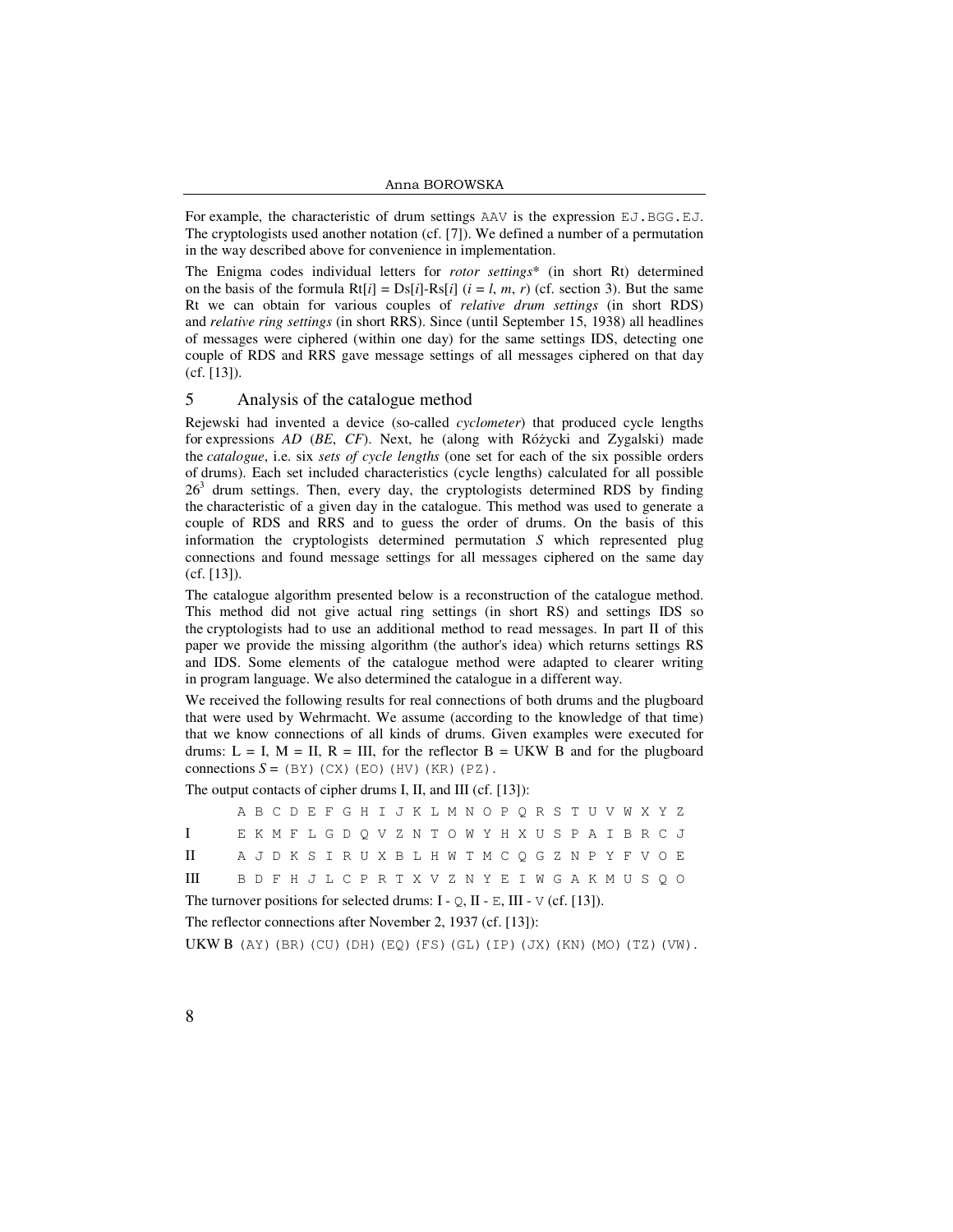### *The Cryptanalysis of the Enigma Cipher. The Catalogue Method. Part I*

## 5.1 Schema of the catalogue algorithm

Input: The set of headlines of messages that were eavesdropped on the same day and such that all letters of the alphabet occur on each of the six headline positions.

Output: The algorithm returns a couple of RDS and RRS, determines the order of drums, guesses plug connections and reads message settings for all given headlines.

- 1. Set drums in any order, e.g. I, II, III. Repeat the algorithm for other orders of drums until you obtain a proper result. Set rings in any established way (e.g. AAW). These settings are treated as RRS. Set the plugboard according to the identity permutation.
- 2. Add 6-letter headlines of messages to the table M.
- 3. Generate the list of characteristics.
- Characteristics (remembered as strings  $x, y, z$ ) are stored in the quick access list  $HL$ of the ThashList class. Any characteristic (e.g.  $x_1,y_1,z_1$ ) has an assigned list which contains all drum settings, the characteristics of which equal to  $x_1, y_1, z_1$ . For example, [BEI.N.BCK]<-DZK, GPX, JWD, KXU, LSS, POH, UYH, ZGN.
- Determine characteristics  $x, y, z$  for all  $26<sup>3</sup>$  possible drum positions (disregard the *double step*\* on the middle drum).
- Add each determined characteristic  $x, y, z$  to the list  $HL$  along with drum settings (e.g. ABC) assigned to it in the following way. If the list HL does not contain a characteristic *x.y.z*, then add to HL the string *x.y.z* and join to this string a oneelement list which only contains drum settings (e.g. ABC). Otherwise, find in the list HL the characteristic *x.y.z* and join to a list (assigned to the characteristic *x.y.z*) drum settings (e.g. ABC).
- 4. Determine the characteristic of a given day (i.e. products  $A_M D_M$ ,  $B_M E_M$ ,  $C_M F_M$ ) and the characteristic  $x_M$ . $y_M$ . $z_M$  on the basis of the set of headlines stored in the table M and write down  $A_M D_M$  as a product of disjoint cycles.
- 5. Find the characteristic  $x_M$ . $y_M$ . $z_M$  in the list HL.
- 6. Write down all drum settings (from a list assigned to the characteristic  $x_M$ . $y_M$ . $z_M$ ) and corresponding to them permutations  $A_H D_H$  (in cycle notation).
- 7. Compare each written product  $A_H D_H$  with the permutation  $A_M D_M$ . If you can find the product  $A_H D_H$  for which  $A_M D_M = S A_H D_H S^{-1}$  that means that the current order of drums is proper and drum settings corresponding to the product  $A_H D_H$  make up RDS. Then you can determine the permutation *S* (*S* represents plug connections). Otherwise, you have to change the order of drums and repeat the algorithm for another set of cycle lengths.
- 8. Set drums according to RDS and the plugboard according to *S* and read message settings for all headlines from the table M.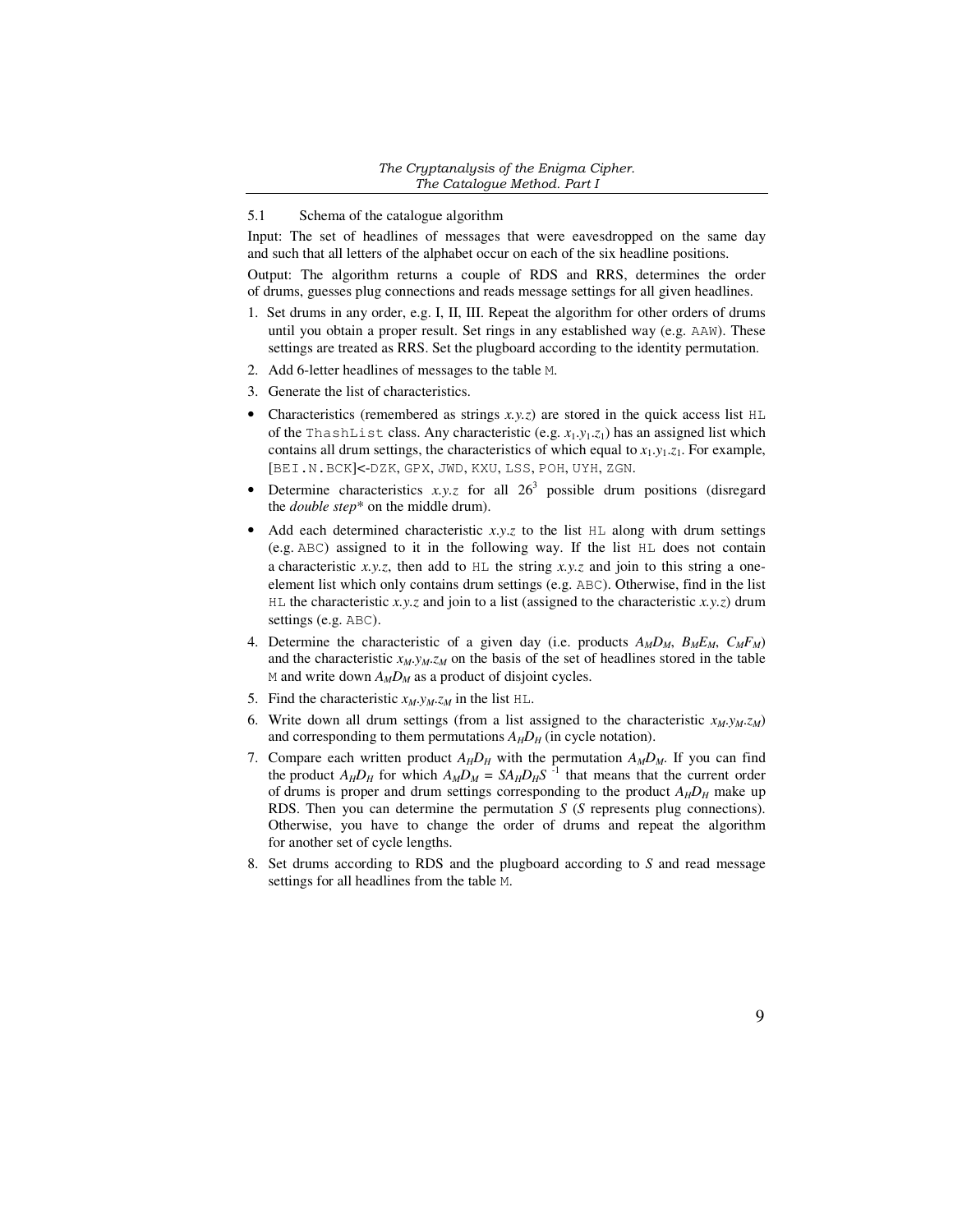Anna BOROWSKA

*Tab. 1. Zestaw szyfrogramów wykorzystanych w eksperymentach Tab. 1. The set of messages which were used in experiments* 

|      |  | LIO IWN BVSVIWKOUYZKHEHCCNBKWHTMMI(14) SXR ECR BWTIDPHOJYOMCOHKUEFSJNPEAI  |  |  |
|------|--|----------------------------------------------------------------------------|--|--|
| 21   |  | YCJ OFO IOAOVGEDVSAYLVTJCOGYRPXWOU (15) EJT BAO SJLGXJEGWODMEAAFFUMPHMKEMO |  |  |
|      |  | MKG DDU ZIJTCVRCXOWYYGYJGIWRHBSAHT (16) FFF JLY NSPMPLANTTXKRITJHAQCFRLNNF |  |  |
|      |  | RMV CJH JAXLOYCKOKHBKSXHCILONOLKVH (17) ZGZ KSM IYSZTRZOJHVOKSORNAGOLBMYHH |  |  |
|      |  | OOH NRL DNHNDEKDDOSJAFVURZIWVJTGBK (18) DNK GOX VNGKDZVVPHRBAUSJJSKGOYHCCJ |  |  |
|      |  | PSD LXS UUSOFCFSYCUHZBSMEMOYWSBSNO (19) NZC TGK YOBBRRKUFZCOSWCAUXIIGLLOIU |  |  |
|      |  | VRO RHJ OHNRXYIDMUPOXWMZRZIGOOMYSD (20) XPS SKA WOWXIOIZFYTVVODSCYVZPJOTTB |  |  |
|      |  | JHY MIF DEEGFUXRYRSBNGISWBXOYXFKKP (21) WOA WUE LVYNFGVSJZFUFRAGBWEZICVTGY |  |  |
| 9)   |  | KUU ATV IJXULOTGTSHKOBZDETGAAOFLPO (22) GYM ZBT OSXCNCFSMGBEHTERSJIDZKHVMF |  |  |
| (10) |  | HVP POZ WNIZUZOVEGOGTOZTROXURPLVOK (23) UEW UNW UYEJKXKOZRMMHPXHNNBBLGCDJU |  |  |
|      |  | IBB OVC IXOTPPJPTNFZPYMRVSAUTBHFTJ (24) TLI YMD HHRENCJMTUOYOSRXLDKZFDONIR |  |  |
|      |  | AWN FEB BOKUHSAFAZGIVIHFCDVUHNEJOK (25) BAX XPP YHOPDLVPOGXOUKROILVXIWYPUC |  |  |
| (13) |  | CDL HZI DUYYSPVBTXHPWXUGJLJFADGFRW (26) OTE VYG TREUTGCDHREXSGDMVFTFDUGOHW |  |  |

**Example 5.1** Table 1 contains messages eavesdropped during the same day (i.e. received for the same daily key). All letters of the alphabet occur on each of the six headline positions. We reveal that these headlines were generated for ring settings  $RS = ZHL$ , for the order of drums I, II, III, for settings  $IDS = YNC$  and for plug connections  $S = (BY)$  (CX) (EO)(HV)(KR)(PZ).

#### **Executing the catalogue algorithm**

(1,2). We set up the Enigma (drums I, II, III, RRS = AAW, plug connections - according to the identity permutation) and add headlines of messages (1)-(26) to the table M.

(3). The algorithm generates the list HL with all possible characteristics determined for the order of drums I, II, III.

(4). The program determines the characteristic of a given day (i.e., products  $A_M D_M$ ,  $B_M E_M$ ,  $C_M F_M$ ) on the basis of the table M.

| $A_MD_M$ : AFJMDGZK.BXSE.CHPLIOVR.NTYO.U.W | (BEI) |
|--------------------------------------------|-------|
| $B_M E_M$ : APKDZGSXCFLMJ.BVORHIWENOUTY    | (N)   |
| $C_MF_M$ : AEGUVHLIDS.BCKXPZMTON.FY.JO.R.W | (BCK) |

Hence, the characteristic  $x_M. y_M. z_M$  is the expression BEI.N.BCK.

 $(5,6)$ . In the list HL the program finds the characteristic BEI.N.BCK and assigned to it a list of drum positions. Next, for these positions products  $A_H D_H$  are written down.

| [BEI.N.BCK]<-DZK, GPX, JWD, KXU, LSS, POH, UYH, ZGN, |
|------------------------------------------------------|
| -------------------------                            |
| DZK AENMUWST.BVCYGFHL.DRZJ.I.KXPO.O                  |
| GPX AYWROZDP.B.CIFH.E.GOLXUJVK.MSTN                  |
| UWD AWFOTKLN.BXGHRJVS.CDPO.EZMI.U.Y                  |
| KXU AOOKYJHS.BPMGLTWX.CZDF.E.IRNV.U                  |
| LSS AGIH.BLEWDOUJ.CTFN.KOVZRMXP.S.Y                  |
| POH AWNHYZGD.BSXE.CFRUJPKV.ITOO.L.M                  |
| UYH AOGOFNTE.BVRSJHZC.DMIX.KULP.W.Y                  |
| ZGN AFJMDGPR.BENT.CSOY.HKXVZLIQ.U.W                  |

(7). We place the product assigned to RDS =  $ZGN$  under the product  $A_MD_M$  so that cycles of the same length (in both products) are written down one under the other.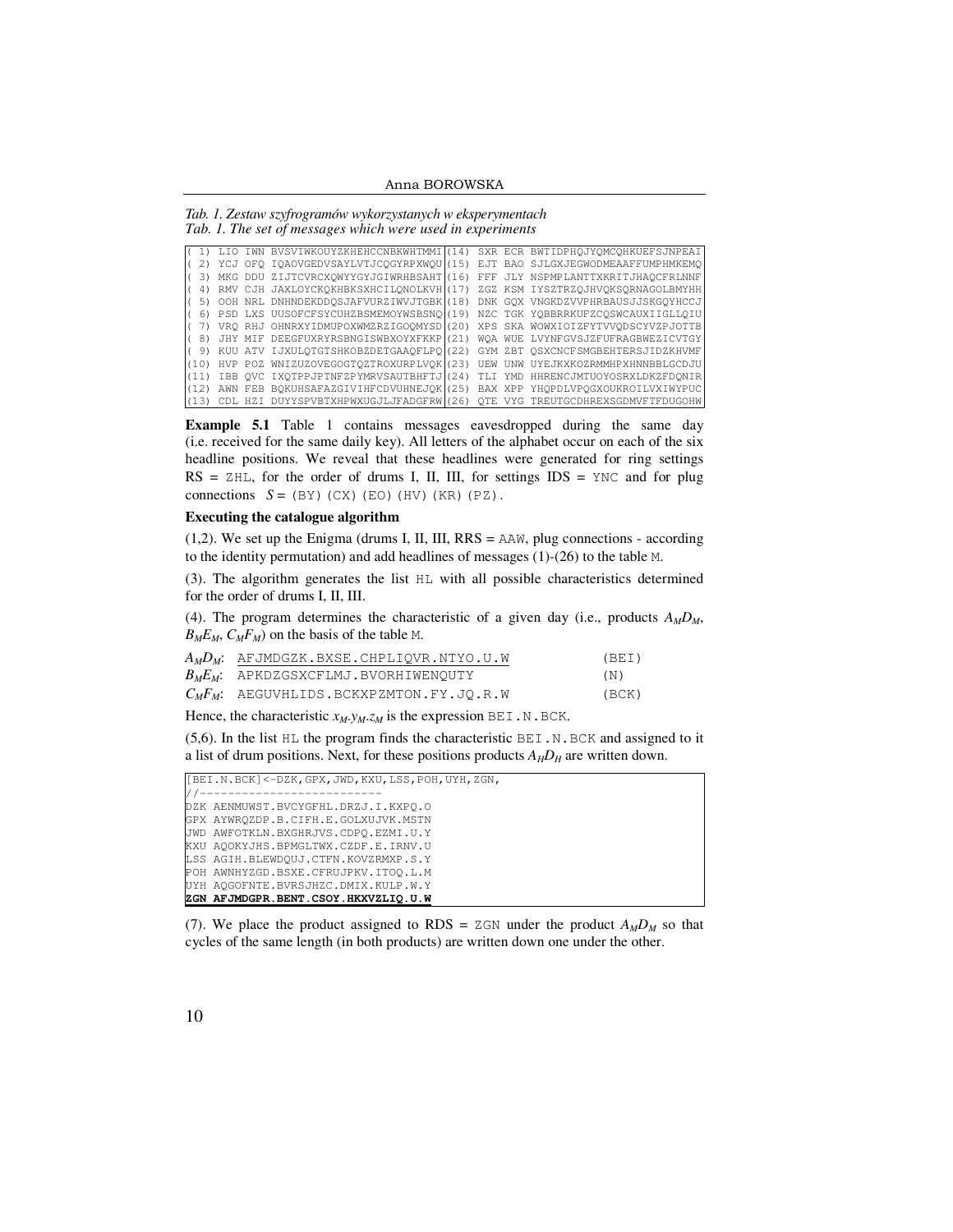#### *The Cryptanalysis of the Enigma Cipher. The Catalogue Method. Part I*

*AMDM*: AFJMDG**ZK**.**BX**S**E**.NT**YO**.**CHP**LIQ**VR**.U.W

ZGN: AFJMDG**PR**.**YC**S**O**.NT**BE**.**XVZ**LIQ**HK**.U.W

We determine the permutation *S* (plug connections), i.e.

 $S_1 = (BY)$  (CX) (EO) (HV) (KR) (PZ) or

 $S_2 = (BY)$  (CX) (EO) (HV) (KR) (PZ) (UW).

(8). Next, settings of the M3 Enigma are changed. The new configuration is as follows  $RRS = AAW$ ,  $RDS = ZGN$ ,  $S = (BY)$  (CX)(EO)(HV)(KR)(PZ).

Finally, we can read message settings for all headlines from the table M. For instance, for the first message we obtain ASDASD.

5.2 Implementation

The catalogue() method of the Cycles class generates the list of such drum settings (and corresponding to them permutations  $A_H D_H$ ) which have characteristics identical to the characteristic of a given day. Settings RRS are delivered by the parameter rs. The cycleLSet() method of the Cycles class generates characteristics for all  $26<sup>3</sup>$  positions of drums and adds each determined characteristic (e.g.  $x,y,z$ ) to the list  $HL$  along with corresponding to this characteristic drum settings (cf. section 5). The  $drToChar$ () method of the Cycles class determines a number (i.e. cycle lengths) for drum settings (e.g. ABC) given by the parameter dr. The moveDr() method of the Enigma class shifts drum settings dr for k key presses (without the *double step*). The charactOfDay() method of the Cycles class generates a characteristic of a given day for headlines of messages remembered in the table M according to the procedure presented in section 4. The permADBECF() method of the Enigma class determines one of the permutations: *AD*, *BE* or *CF* (depending on a given parameter k) for headlines of messages remembered in the table M. The cycleNotat() method of the Cycles class transforms any permutation into a product of disjoint cycles. The  $\text{toChar}(\cdot)$  method of the Cycles class generates a number (cycle lengths) for a given (by the parameter) permutation. The listOfDrumSet() method of the Cycles class finds a list of such drum settings (in the list HL) which have a characteristic identical to the characteristic of a given day (described by the parameter ch). Next, the found drum settings along with corresponding to them permutations  $A_H D_H$  (in cycle notation) are written out. The prodADBECF() method of the Enigma class determines a product *AD* (*BE* or *CF*) depending on the given parameter k, for current settings of the machine. By  $tpR$ we denote the turnover position for the right drum. The  $ITC()$  method changes a number from the set  $\{0, 1, ..., 25\}$  into a suitable letter.

```
( 1) void Cycles::catalogue(String rs, String *M, int n){
```
 $1/1$ 

( 5) void Cycles::cycleLSet(String rs){

( 6) String b1, b2, b3, ch, s1, s2, s3;

<sup>( 2)</sup> cycleLSet(rs);

<sup>( 3)</sup> String s1=charactOfDay(M, n);

<sup>( 4)</sup> listOfDrumSet(s1);}

<sup>( 7)</sup> b1="AAA"; s1=drToChar(rs,b1);

<sup>( 8)</sup>  $b2 = "AAB"; s2 = drToChar(rs, b2);$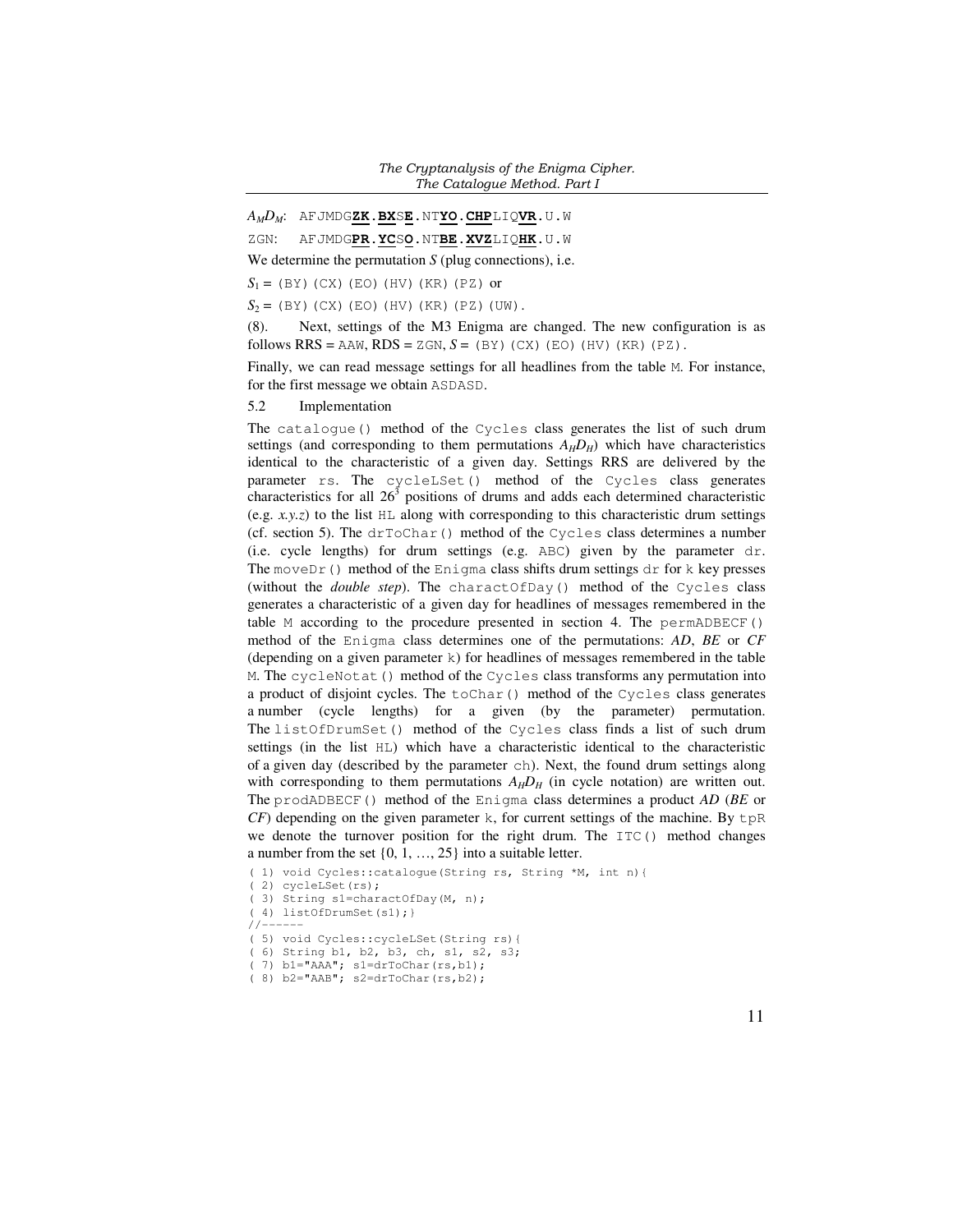```
( 9) for(int i=1; i<=17576; i++){ //263
(10) b3=CE->moveDr(b2,1);(11) s3=drToChar(rs, b3);<br>(12) ch=" . "+s1+". "+s2+".ch="="1" + s1 + "1" + s2 + "1" + s3 + "1"(13) addToList(ch, bl);<br>(14) bl=b2; b2=b3; s1=b1=b2; b2=b3; s1= s2; s2= s3;}
// --(15) String Cycles::charactOfDay(String *M, int n){
(16) CE->setEnigma(CE->Rs,"AAA"); 
(17) Perm* AD=CE->permADBECF(M,n,0); 
(18) Perm* BE=CE->permADBECF(M,n,1); 
(19) Perm* CF=CE->permADBECF(M,n,2); 
(20) out >> cycleNotat(AD)+"\n";
(21) String char="."+toChar(AD)+"."+toChar(BE)+"."+toChar(CF)+"."; 
(22) delete AD; delete BE; delete CF; 
(23) return char;} 
//-(24) void Cycles::listOfDrumSet(String ch){ 
(25) TStringList *L1; String s="["+ch+"]<-"; 
(26) int l=HL->Items->IndexOf(ch);
(27) if (1!=-1) {
(28) (TObject*)L1=HL->Items->Objects[l]; 
(29) for(int i=0; i<L1->Count; i++)s+=L1->operator[](i)+","; s+="\n";
(30) for(int i=0; i<L1->Count; i++){
(31) CE->setEnigma(CE->Rs, L1->operator [](i));<br>(32) s+=L1->operator [](i)*" "+cycleNot (CE->c*)s+=L1->operator[](i)+" "+cycleNotat(CE->prodADBECF(0))+".";}
(33) out >> s;}
// --.(34) String Cycles::drToChar(String rs, String dr){
(35) CE->setEnigma(rs,dr); 
(36) Perm *Il=CE->prodADBECF(0); 
(37) String ch=toChar(Il); delete Il; 
(38) return ch;} 
/ / -(39) String Enigma::moveDr(String dr, int k){ //without the double step 
(40) String BE=dr, BEH; 
(41) for(int i=1; i \le k; i++){
(42) BEH=BE; BE[3]=ITC((CTI(BE[3])+1)%26); 
(43) if(BEH[3] == tpR) {<br>(44) BF[2] = TTC (CTT)(44) BE[2]=ITC((CTI(BE[2])+1)%26);<br>(45) if (BEH[2]==tpM)BE[1]=ITC((CTI
          if(BEH[2] == tpM) BE[1] = ITC((CTI(BE[1]) + 1) % 26);})(46) return BE;}
```
5.3 Correctness of the catalogue algorithm

Below we justify the correctness of the catalogue method. The first six letters of each message (i.e. headline) make up double ciphered 3-letter message settings. These letters were coded by means of permutations *A*, *B*, *C*, *D*, *E*, *F* (cf. section 3). Each of these permutations consists of 13 transpositions. Hence, M. Rejewski was interested in products *AD*, *BE*, *CF*. He used the following theorem.

**Theorem 5.1** (cf. [13]) Let us assume that both *X* and *Y* permutations (of the same degree) consist of disjoint transpositions only. Then

(a) The product *XY* consists of an even number of disjoint cycles of the same lengths.

(b) The letters belonging to one and the same transposition of permutations *X* or *Y* always belong to two different cycles (of the same length) of the permutation *XY*.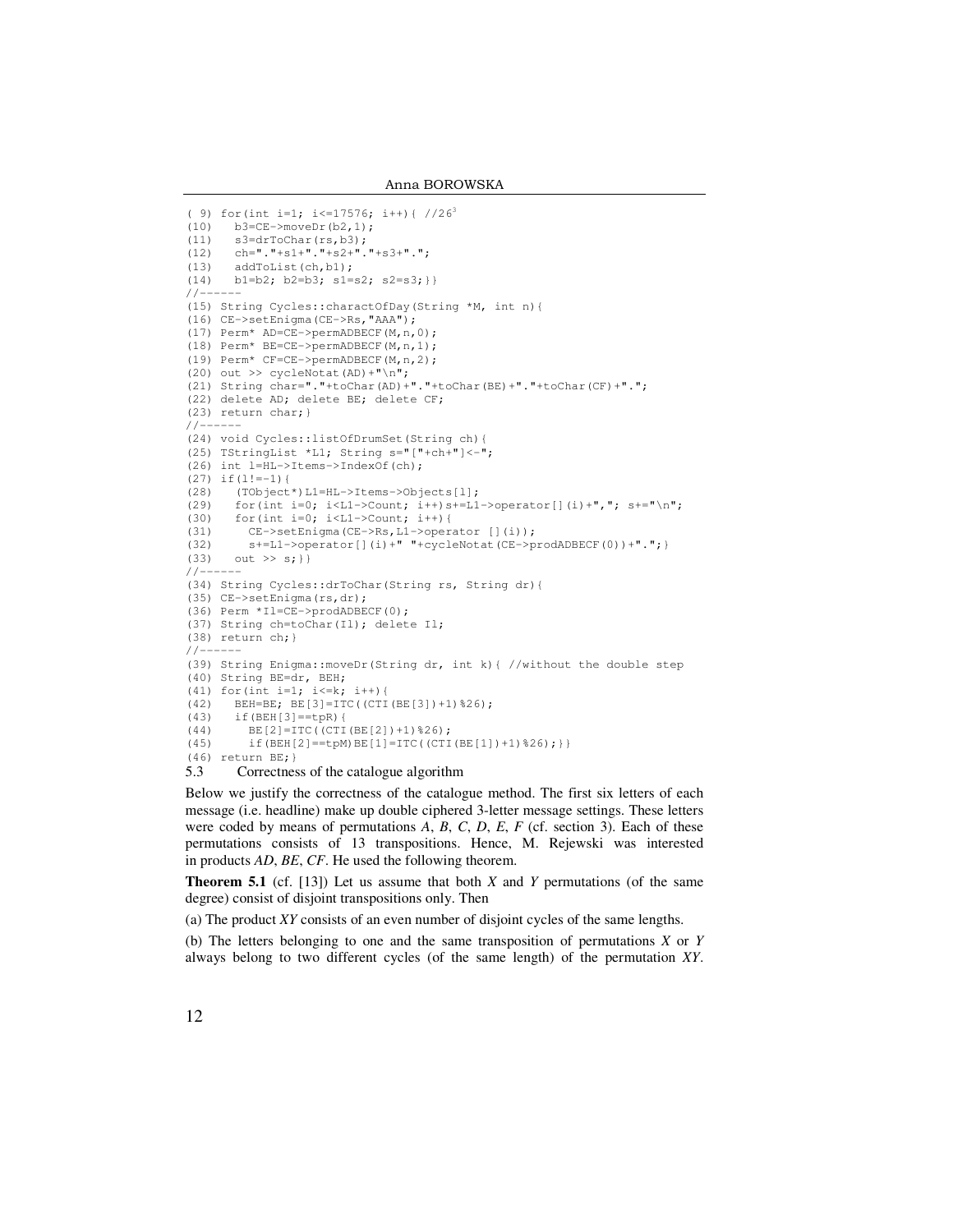Below we propose an easy (author's) justification of the theorem. Rejewski's proof was destroyed during the war. First we shall analyze the example.

**Example 5.2** Let us consider permutations *A*, *B* and the product *AB*.

 $A = (AB)$ (CR)(DE)(FS)(GH)(IU)(JL)(KQ)(MT)(NO)(PV)(WY)(XZ)  $B = (AQ)$ (BL)(CU)(DN)(ES)(FR)(GP)(HT)(IJ)(KV)(MO)(WZ)(XY)  $AB = (ALICFENMHPK) (BQVGTODSRUJ) (WX) (YZ)^{(1)}$ 

Let us choose any transposition, for example (AB) and write down two sequences of signs (starting from the letter A and from the letter B) that lead to obtaining two factors (cycles) of the product *AB*

(A) **A**→B→**L**→J→**I**→U→**C**→R→**F**→S→**E**→D→**N**→O→**M**→T→**H**→G→**P**→V→**K**→Q→**A** (B) **B**→A→**Q**→K→**V**→P→**G**→H→**T**→M→**O**→N→**D**→E→**S**→F→**R**→C→**U**→I→**J**→L→**B**

For each underlined letter  $c_i$  (in the sequence (A) or (B)) the permutation *B* contains a transposition  $(c_i, b_{i-1})$  and the permutation *A* contains a transposition  $(c_i, a_{i+1})$ , where  $b_{i-1}$  precedes the letter  $c_i$  and  $a_{i+1}$  follows the letter  $c_i$  (in the sequence (A) or (B)). Underlined letters in the sequences (A) and (B) make up consecutive signs of the cycles (ALICFENMHPK)and (BQVGTODSRUJ) accordingly. Both these cycles are factors of the product *AB*. Letters underlined and not underlined appear alternately in both sequences. These properties result from the operation of multiplication.

Let us notice that signs of the sequence (B) written out in reverse order give the sequence  $(A)$  and any letter occurs in the sequence  $(A)$  (and  $(B)$ ) not more than once (Since permutations *A* and *B* consist of disjoint transpositions only). Hence, both sequences (A) and (B) contain the same letters.

#### **Justification** of the theorem.

 $\overline{a}$ 

Assumption (A): Let both *X* and *Y* be *n*-involutions (for the same *n*).

 $X = (x_1, x_2) (x_3, x_4) (x_5, x_6) (x_7, x_8) \ldots (x_{l-1}, x_1)$ 

*Y* = (*y*<sub>1</sub>, *y*<sub>2</sub>) (*y*<sub>3</sub>, *y*<sub>4</sub>) (*y*<sub>5</sub>, *y*<sub>6</sub>) (*y*<sub>7</sub>, *y*<sub>8</sub>) ... (*y*<sub>*l*-1</sub>, *y*<sub>1</sub>)

Let us choose any transposition, e.g.  $(x_1, x_2)$  and write down (starting from the letter  $x_1$ ) a sequence of signs that leads to obtaining a factor (a cycle) of the product *XY*.

 $(X1)$   $\underline{x_1 \rightarrow x_2} (=y_i) \rightarrow \underline{y_{i+1}} (=x_i) \rightarrow x_{i+1} (=y_k) \rightarrow \underline{y_{k+1}} (=x_m) \rightarrow x_{m+1} (=y_d) \rightarrow \dots \rightarrow \underline{y_{u+1}} (=x_1)$ 

Justification (b). Underlined letters (in the sequences  $(X1)$ ) make up consecutive signs of a certain cycle of the product *XY*. Signs underlined and not underlined appear alternately.

We can write down an analogous sequence  $(X2)$  starting from the letter  $x_2$ . Then signs of the second sequence written out in reverse order will give the sequence  $(X1)$ . It results from (A), i.e., since permutations *X* and *Y* consist of disjoint transpositions only.

Any letter can occur in the sequence  $(X1)$  (and  $(X2)$ ) not more than once (It also results from assumption (A)).

 $(1)$  We remind the reader that we use another notation for a product of permutations.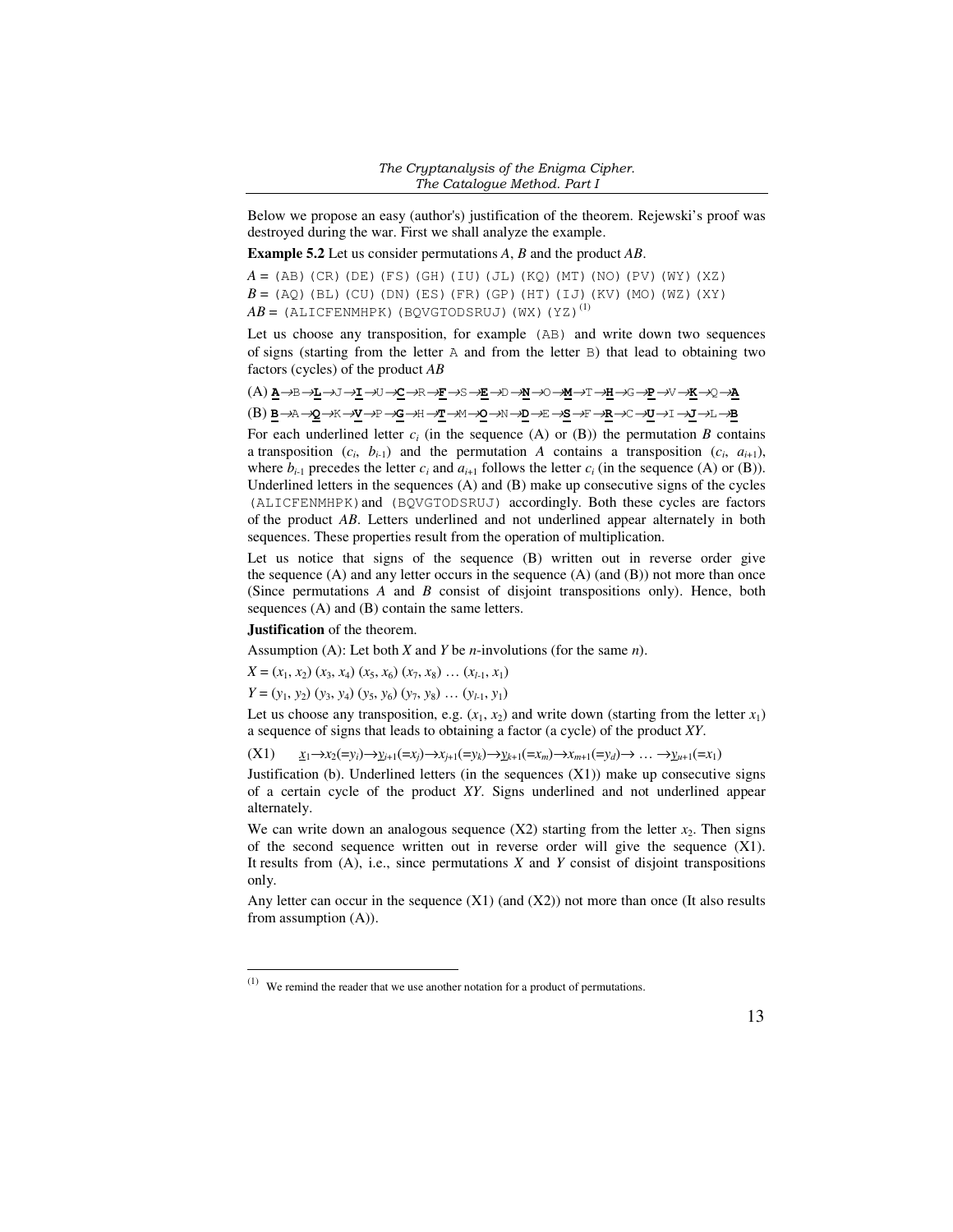Anna BOROWSKA

Moreover, the letters that are underlined in the sequence  $(X1)$  will not be underlined in the other sequence and inversely. Hence, we can affirm that letters  $x_1$ ,  $x_2$ of the transposition  $(x_1, x_2)$  belong to two disjoint cycles (of the same length) of the permutation *XY*.

Justification (a). Let us choose any underlined sign  $c_i$  in the sequence  $(X1)$ . The permutation *Y* contains a transposition  $(c_i, y_{i-1})$  and the permutation *X* contains a transposition  $(c_i, x_{i+1})$ , where  $y_{i-1}$  precedes the letter  $c_i, x_{i+1}$  follows the letter  $c_i$  and  $y_{i-1}$ ,  $x_{i+1}$  are not underlined (in  $(X1)$ ). Signs underlined and not underlined appear alternately. Additionally, any letter occurs in (X1) not more than once.

Thus, in the sequence  $(X1)$  there are all signs from an even number of transpositions (the same number of transpositions from *X* and from *Y*).

From justification (b) we know that all signs of the sequence  $(X1)$  form two (the even number) disjoint cycles (of the same length) that are factors of the product *XY*.

We recall that we chose the transposition  $(x_1, x_2)$  in an arbitrary way. And we shall obtain a similar result for each transposition of the permutation *X* (or *Y*), in particular, for such transposition  $(x_3, x_4)$  that letters  $x_3, x_4$  did not appear in the sequence  $(X1)$ . Hence, finally we can state that the product *XY* consists of an even number of disjoint cycles of the same length.

**Definition 5.1** (cf. [11]) Permutations *A* and *B* are said to be *similar* if a permutation *X* that satisfies the equation  $X^{-1}AX = B$  exists.

**Lemma 5.1** (cf. [5]) Let *A* and *B* be similar permutations. We can always distinguish in these permutations (expressed as products of disjoint cycles) cycles of the same length corresponding to each other.

**Lemma 5.2** If  $X^{-1}A_1X = A_2$  and  $X^{-1}B_1X = B_2$ , then  $X^{-1}A_1B_1X = A_2B_2$ .

Characteristics of drum settings (in the catalogue) were made for the plugboard represented by the identity permutation *H*. However, each characteristic of a given day depended on a permutation *S* (that was specified in a daily key). Let us notice that permutation  $A_H = S^{-1}AS$  (cf. section 3) and any corresponding to it permutation  $\Lambda$  (i.e., for any fixed *S*) are similar. Therefore, from lemma 5.2 we can write  $A_H D_H = S^{-1} A D S$ . From lemma 5.1 one can notice that numbers (i.e. cycle lengths) of both products  $A_H D_H$ and *AD* (for any *S*) are identical. Finally, we have justified the known fact (cf. [13]) that plug connections do not change a characteristic of drum settings.

#### 6 Computational complexity

The total running time of the catalogue() method for the established order of drums, by using a computer with an AMD Turion 64 X2 processor clocked at 1.9GHz, is about 9 seconds. Obtaining the permutation  $\Lambda$  (which is called 2 times for each of the  $26<sup>3</sup>$  positions) is the most time-consuming operation within this method. This algorithm can be repeated 6 times (for three drums) at the most. The preparation of the complete catalogue (the six sets - one set for each order of drums) took the cryptologists over a year. However, finding the order of drums, settings RDS and message settings took them (with the use of the catalogue) about 15 minutes. And after 1-2 hours needed to find ring settings it was possible to read messages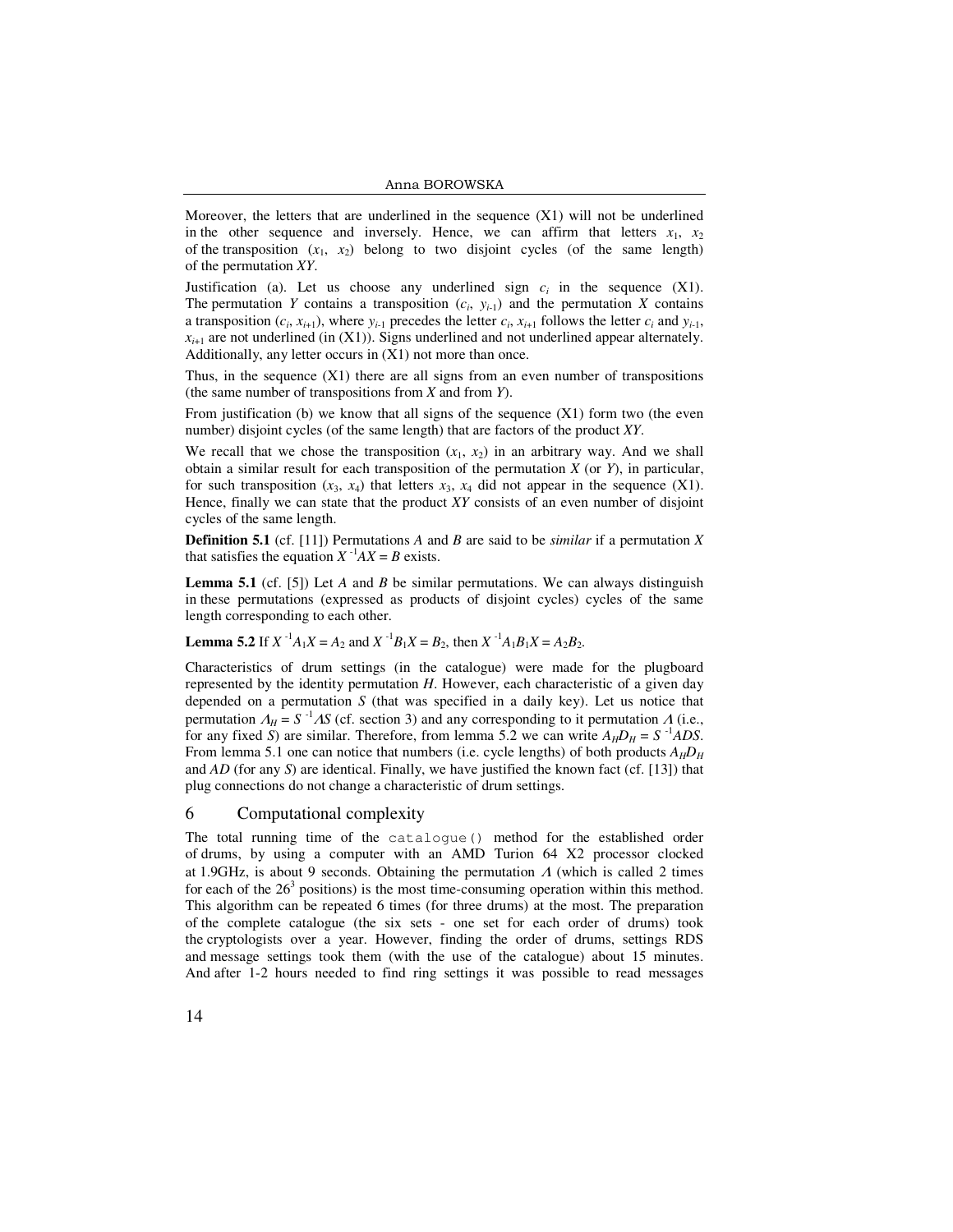eavesdropped the same day (cf. [5]). To guess plug connections and proper ring settings we call the PlugBoard() method and the findRS() method which are described in part II of this paper.

## 7 Correctness of the catalogue algorithm. Unconsidered cases

Here we answer the question why we can determine any daily key (for different ring settings) on the basis of the catalogue which was calculated for one established kind of ring settings. We analyzed permutations  $A_H D_H$  (for different ring settings) in order to obtain the proper algorithm. We generated these permutations for all  $26<sup>3</sup>$  possible drum settings, although a full rotation of drums (for the sake of the *double step*) gives  $26^3$ - $26^2$ possible positions only. Given results were executed for drums L=I, M=II and R=III. Hence, we took into consideration turnover positions on letters  $Q$ ,  $E$  and  $V$  accordingly.

We indicate the cases of daily keys for which the catalogue method does not return any result and the ones of which the cryptologists were not able to decide. Thanks to the possibility of using a computer we can break them.

(A) Let  $R_1R_2R_3$  and  $R_1R_2R_4$  denote established ring settings, where the letter  $R_4$  follows (in the alphabet) the letter  $R_3$  (e.g. ABC and ABD). Table 2 presents fragments of three lists (for ring settings AAZ, AAA and AAB). Each of the lists contains consecutive drum positions and corresponding to them products  $A_H D_H$ .

*Tab. 2. Fragmenty trzech list z iloczynami AHDH dla ustawień RS:* AAZ*,* AAA *i* AAB *Tab.* 2. Fragments of three lists of products  $A<sub>H</sub>D<sub>H</sub>$  for ring settings AAZ, AAA and AAB



• Let D1 and D2 be a coupe of consecutive drum settings (e.g. ABY and ABZ).

(a) The permutation  $A_H D_H$  determined for settings  $R_1 R_2 R_3$  and D1 is the same (with some exceptions) as the permutation  $A_H D_H$  determined for settings  $R_1 R_2 R_4$ and D2.

(b) Divergences appear when the right drum of D1 is set to the letters R or U.

**Justification**. Permutations  $A_H$  and  $D_H$  are determined on the basis of rotor settings (i.e.  $Rt[i] = Ds[i]-Rs[i]$  ( $i = l, m, r$ )). We remind the reader that before ciphering the right drum shifts. (a) Let  $R_1R_2R_3 = AAZ$  and D1=ABY, then  $R_1R_2R_4 = AAA$  and D2=ABZ.

 $Rt_{(ABY, AAZ)}=[A][B][Z]-[A][A][Z]=[0][1][0]$  and  $Rt_{(ABZ, AAA)}=[A][B][A]-[A][A][A]=[0][1][0]$ (hence, we obtain the same permutations  $A_H$  for both settings) and

 $Rt_{(ABB, AAZ)} = [0][1][3] = Rt_{(ABC, AAA)}$  (hence, we obtain the same permutations  $D_H$  for both settings), hence permutations  $A_H D_H$  are identical.

(b) Let  $R_1R_2R_3$ =AAZ and D1=AAR, then  $R_1R_2R_4$ =AAA and D2=AAS.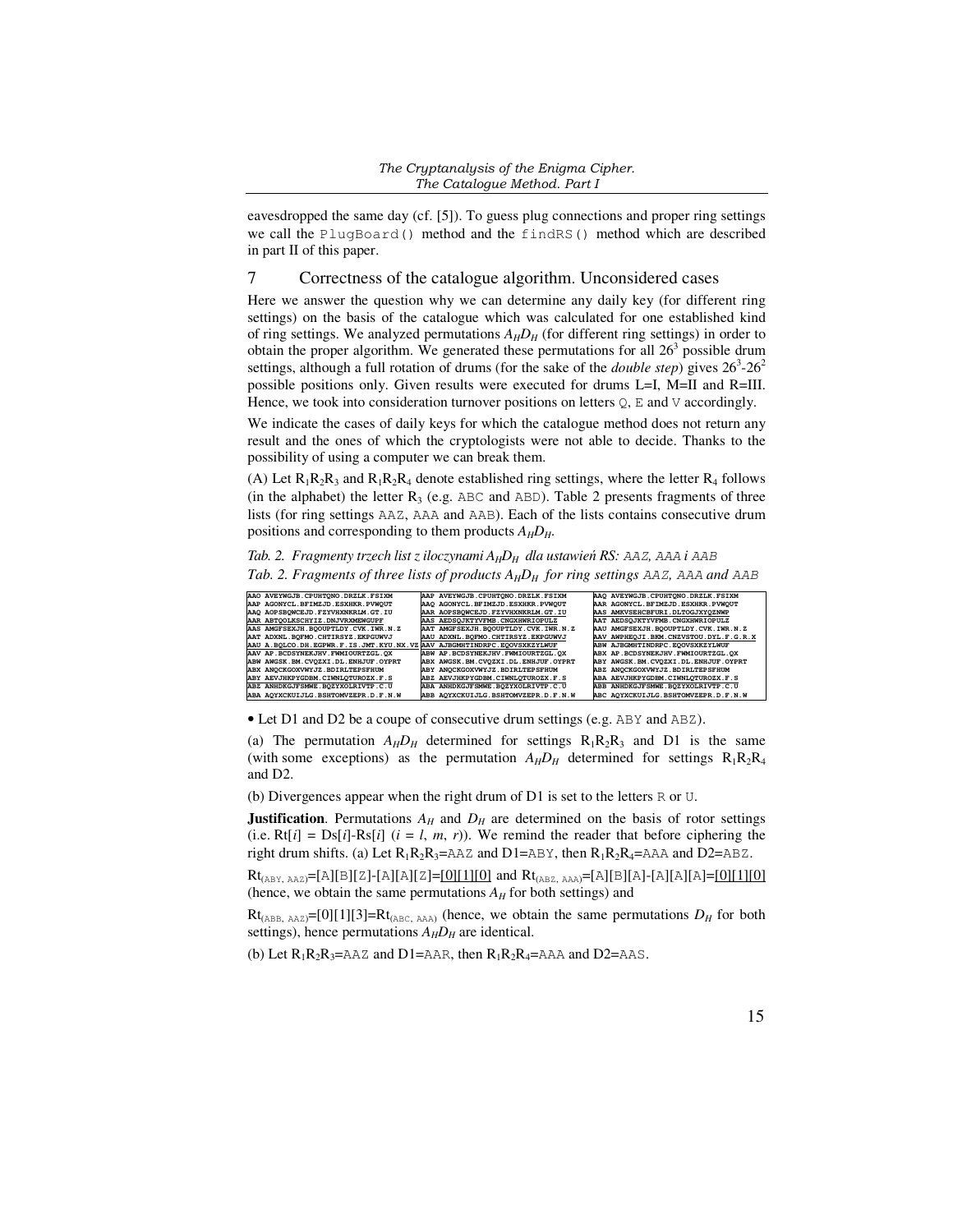Anna BOROWSKA

 $Rt_{(AAR, AAZ)} = [0][0][19] = Rt_{(AAS, AAA)}$  (hence, we obtain the same permutations  $A_H$  for both settings) but Rt<sub>(AAU, AAZ)</sub>=[0][0][22] and Rt<sub>(AAV, AAA)</sub>=[0][1][22] (before ciphering the shift of drums D2 (from AAV to ABW) appears), hence permutations  $A_H D_H$  will be different. We have a similar situation when the right drum of D1 is set to the letter U.

*Tab. 3. Szyfrogramy tekstu T=*AAAAAA *dla RS:* AAZ *i* AAA *i obok dla RS:* AAA *i* AAB *Tab. 3. Ciphertexts of text T=*AAAAAA *for ring settings* AAZ *and* AAA *and beside, for ring settings* AAA *and* AAB

| $Rs = AAZ$ |             | Rs=AAA |             | Rs=AAA |             | $Rs = AAB$ |             |  |  |
|------------|-------------|--------|-------------|--------|-------------|------------|-------------|--|--|
|            | AAO CDLPBM, |        | AAP CDLPBM, |        | AAO MCDLPB, |            | AAP MCDLPB, |  |  |
|            | AAP DLPBMF, |        | AAQ DLPBMU, |        | AAP CDLPBM, |            | AAO CDLPBT, |  |  |
|            | AAO LPBMFO, |        | AAR LPBMUO, |        | AAO DLPBMU, |            | AAR DLPBTU, |  |  |
|            | AAR PBMFOO, |        | AAS PBMUOO, |        | AAR LPBMUO, |            | AAS LPBTUO, |  |  |
|            | AAS BMFOOF, |        | AAT BMUOOF, |        | AAS PBMUOO, |            | AAT PBTUOO, |  |  |
|            | AAT MFQOFX, |        | AAU MUOOFX, |        | AAT BMUOOF, |            | AAU BTUOOF, |  |  |
|            | AAU FOOFXY, |        | AAV UOOFXY. |        | AAU MUOOFX. |            | AAV TUOOFX, |  |  |

Table 3 shows differences on the first and on the fourth letters of ciphertexts, when the right drum of D1 is set to R or U.

(B) Let  $R_1R_2R_3$  and  $R_1R_4R_3$  denote established ring settings, where the letter  $R_4$  follows (in the alphabet) the letter  $R_2$  (e.g. ABD and ACD). Table 4 provides fragments of three lists (for ring settings AZA, AAA and ABA). Each of the lists contains consecutive drum positions and corresponding to them products  $A_H D_H$ .

*Tab. 4. Fragmenty trzech list z iloczynami AHDH dla ustawień RS:* AZA*,* AAA *i* ABA *Tab. 4. Fragments of three lists of products AHDH for ring settings* AZA*,* AAA *and* ABA

| ACR AXWCHTUNJLGFB.DEORPVMKSYIZO          | ADR AXWCHTUNJLGFB.DEORPVMKSYIZO       | AER AXWCHTUNJLGFB.DEORPVMKSYIZO          |
|------------------------------------------|---------------------------------------|------------------------------------------|
| ACS AJUMOHWPCE.BDGSLNKIZO.FYR.TVX        | ADS AJUMOHWPCE.BDGSLNKIZO.FYR.TVX     | AES AFQLCIT. BOEXZRJ. DHMKGY. NSPVWU     |
| ACT A.BXJPNDZVOFOL.CGMHTKWSYURI.E        | ADT A.BXJPNDZVOFOL.CGMHTKWSYURI.E     | AET AZTRWYHJIKC.BVFDLUEPONG.M.O.S.X      |
| ACU AUVRMOPKOHXYC.BJFLSEZTDIWNG          | ADU AUVRMOPKOHXYC.BJFLSEZTDIWNG       | AEU AB. COFNDSPMTH. EO. GUXKRWZIYJ. L. V |
| ACV AMJNCXVPWU.BT.DOZKOISGRY.EF.H.L      | ADV AMJNCXVPWU.BT.DOZKOISGRY.EF.H.L   | AEV AGKJIXYMDPCFL.BTNUREZOHVSWO          |
| ADW AMFL.BIOHW.CVGZ.DTOXY.EKSJ.NRPU      | AEW AMFL.BIOHW.CVGZ.DTOXY.EKSJ.NRPU   | BFW ABCILNSHEUXFD. GOJPWYMTZVOKR         |
| ADX AWXKBDMNLJCSU.EVTOROFYPGIHZ          | AEX AWXKBDMNLJCSU.EVTOROFYPGIHZ       | BFX A.BGTYPSDFLRCZ.EOINVWKXUHJM.O        |
| ADY AOSP. BXYGQ. CIRU. DFMWV. ENKL. HJZT | AEY AOSP.BXYGO.CIRU.DFMWV.ENKL.HJZT   | BFY AUOMTNBDGHVZY.CRSXJIWFKEOLP          |
| ADZ AZXOLDMVJ.BWPKFNEOS.C.G.HT.IY.R.U    | AEZ AZXOLDMVJ.BWPKFNEOS.C.G.HT.IY.R.U | BFZ ADINGZCVSFHB.EJULROYWPOMK.T.X        |
| ADA AUOHJBD.CINSMW.EPGRXLV.FKOZYT        | AEA AUOHJBD.CINSMW.EPGRXLV.FKOZYT     | BFA AWNHE.BIMVFYU.CLOGP.D.JKRTZOS.X      |

• Let D1 and D2 be a coupe of drum settings of the form  $D_1D_2D_3$  and  $D_1D_4D_3$ , where  $D_4$ occurs immediately (in the alphabet) after the letter  $D_2$  (e.g. ACR and ADR).

(a) The permutation  $A_H D_H$  determined for settings  $R_1 R_2 R_3$  and D1 is the same (with some exceptions) as the permutation  $A_H D_H$  determined for settings  $R_1 R_4 R_3$  and D2.

(b) Divergences appear when drum settings D1 are of the form ?DS, ?DT, ?DU, …, ?EU, where ? denotes any letter (e.g. D1=ADS and D2=AES). Nevertheless, suitable permutations  $A_H D_H$  are on the lists for all ring settings (in a different place).

(C) Let  $R_1R_2R_3$  and  $R_4R_2R_3$  denote established ring settings, where the letter  $R_4$  follows (in the alphabet) the letter  $R_1$  (e.g. ACD and BCD). Table 5 shows fragments of three lists (for ring settings ZAA, AAA and BAA). Each of the lists contains consecutive drum positions and corresponding to them products  $A_H D_H$ .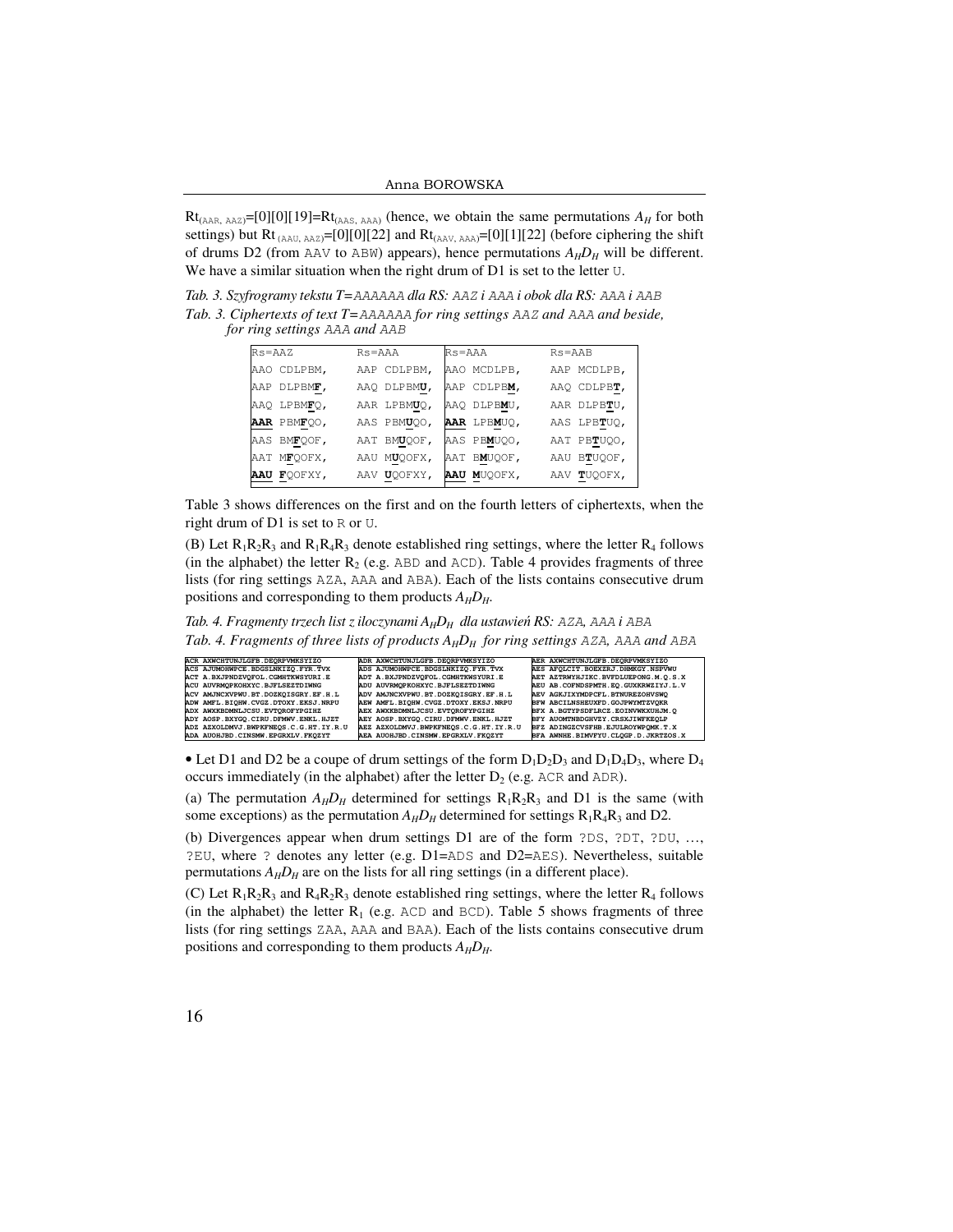*The Cryptanalysis of the Enigma Cipher. The Catalogue Method. Part I* 

*Tab. 5. Fragmenty trzech list z iloczynami AHDH dla ustawień RS:* ZAA*,* AAA *i* BAA *Tab. 5. Fragments of three lists of products AHDH for ring settings* ZAA*,* AAA *and* BAA

| ZAA ACIKETMLX.BGPDOFWHO.JNVU.RYSZ   | AAA ACIKETMLX.BGPDOFWHQ.JNVU.RYSZ   | BAA ACIKETMLX.BGPDOFWHO.JNVU.RYSZ   |
|-------------------------------------|-------------------------------------|-------------------------------------|
| ZAB AI.BPMZX.CEUKGO.DO.FVLRNW.HJSTY | AAB AI.BPMZX.CEUKGO.DO.FVLRNW.HJSTY | BAB AI.BPMZX.CEUKGO.DO.FVLRNW.HJSTY |
| ZAC AGLY.BIZW.CNK.DHRSUO.EMO.FPXTJV | AAC AGLY.BIZW.CNK.DHRSUO.EMO.FPXTJV | BAC AGLY.BIZW.CNK.DHRSUO.EMO.FPXTJV |
| ZAD AZB.CJG.DUNVXIWKT.EOPYSRLFH.M.O | AAD AZB.CJG.DUNVXIWKT.EOPYSRLFH.M.O | BAD AZB.CJG.DUNVXIWKT.EOPYSRLFH.M.O |
| ZAE AOPCMVZET.BFLD.GSIU.HNJWOXRYK   | AAE AOPCMVZET.BFLD.GSIU.HNJWOXRYK   | BAE AOPCMVZET.BFLD.GSIU.HNJWOXRYK   |
| ZAF AEVRHI.BGCOSO.DNWLJT.FXKMZY.P.U | AAF AEVRHI.BGCOSO.DNWLJT.FXKMZY.P.U | BAF AEVRHI.BGCOSO.DNWLJT.FXKMZY.P.U |
| ZAG AEBWFZYRH.CTNXGDQJK.IL.MS.OV.PU | AAG AEBWFZYRH.CTNXGDQJK.IL.MS.OV.PU | BAG AEBWFZYRH.CTNXGDOJK.IL.MS.OV.PU |
| ZAH AHRMEZ.B.CSDGOP.FJWOLU.I.KYNTVX | AAH AHRMEZ.B.CSDGOP.FJWOLU.I.KYNTVX | BAH AHRMEZ.B.CSDGOP.FJWOLU.I.KYNTVX |
| ZAI ARUGJXWTONZK.B.CVMHEOIYPDLS.F   | AAI ARUGJXWTONZK.B.CVMHEOIYPDLS.F   | BAI ARUGJXWTONZK.B.CVMHEOIYPDLS.F   |
| ZAJ ANGZWSPEOK.BFCLOJDYHT.IVX.MUR   | AAJ ANGZWSPEOK.BFCLOJDYHT.IVX.MUR   | BAJ ANGZWSPEOK.BFCLOJDYHT.IVX.MUR   |

• Let  $D_1D_2D_3$  and  $D_4D_2D_3$  be a coupe of drum settings, where the letter  $D_4$  follows (in the alphabet) the letter  $D_1$  (e.g. ZAB and AAB). The permutation  $A_H D_H$  determined for settings  $R_1R_2R_3$  and  $D_1D_2D_3$  is identical to the permutation  $A_HD_H$  determined for settings  $R_4R_2R_3$  and  $D_4D_2D_3$ .

#### **The result of experiments**

(a) For all ring settings we can create the lists with identical (with some specific exceptions) suitably shifted representations of permutations *AHDH*. Divergences appear in the case of drum positions specified in (A) and (B). The cause is the shift on the middle drum while ciphering the first six letters of a headline.

(b) Characteristics of drum positions  $D_1D_2D_3$  (where  $D_3 \in \{Q, R, S, T, U\}$ ) are divergent, because each characteristic of drum positions consists of 3 numbers (cycle lengths), i.e. it depends on 3 consecutive products  $A_H D_H$ .

### **Summary 7.1**

(a) Characteristics of drum positions  $D_1D_2D_3$  ( $D_1, D_2 \in \mathbf{P}$  and  $D_3 \in \{Q, R, S, T, U\}$ ) are divergent in the catalogue (for the order of drums I, II, III). Divergences are a consequence of the shift on the middle drum while ciphering the fist six letters.

(b) If a coder chooses IDS= $D_1D_2D_3$ , where  $D_3 \in \{Q, R, S, T, U\}$ , the catalogue method will not return any solution, because the characteristic of a given day is divergent.

(c) If a cryptanalyst chooses RRS such that RDS[*r*]∈{Q, R, S, T, U}, the catalogue method will not return any solution. He has to start the algorithm for different RRS.

**Example 7.1** Given messages (Table 1) were coded for settings RS=ZHL and IDS=YNC. We executed the catalogue algorithm for different settings RRS.

*Tab. 6. Pary ustawień RRS i RDS* 

*Tab. 6. Settings RRS and RDS*

| XUA, -      | EPH, DVY | RKO, OOF | QMV, PSM    |  |
|-------------|----------|----------|-------------|--|
| $TFB, -$    | GBI, FHZ | HRP, GXG | UGW, TMN    |  |
| $RLC$ , $-$ | ADJ, ZJA | CZO, BFH | PNX, OTO    |  |
| MQD, —      | JYK, IEB | IJR, HPI | DWY, CCP    |  |
| VHE, UMV    | FCL, EIC | YVS, XBJ | $BCZ$ , $-$ |  |
| SEF, RKW    | ZOM, YUD | OST, NYK |             |  |
| WAG, VGX    | LTN, KZE | NIU, MOL |             |  |
|             |          |          |             |  |

Table 6 contains settings RRS and corresponding to them settings RDS (received in the catalogue algorithm). We can see that RDS= $D_1D_2D_3$ , where  $D_3 \in \{Q, R, S, T, U\}$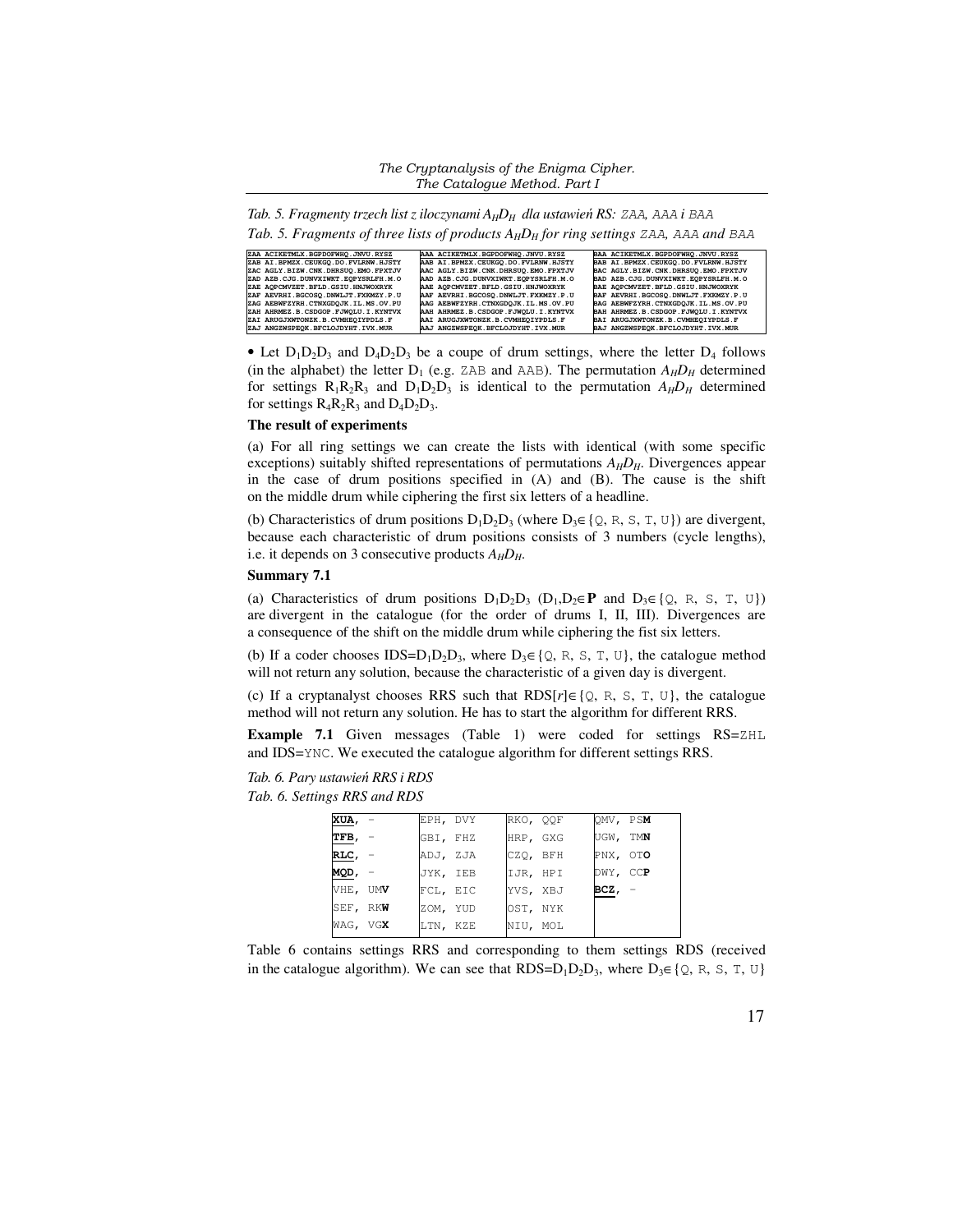were not found in the catalogue (see RRS: BCZ, XUA, TFB, RLC, MQD). We cannot predict this before starting the algorithm. In this situation we have to start the program for different RRS once again. We have to shift the right ring 5 positions forward. The kryptologists did not have this possibility. They possessed one set for each order of drums.

#### 8 Security of the M3 Enigma cipher

A full size of key space of the M3 Enigma cipher (until September 15, 1938) consisted of the number of possible wheel orders  $(N_{W_0})$ , the number of possible ring settings  $(N_{R_s})$ , the number of possible initial drum settings  $(N_{D<sub>s</sub>})$  and the number of possible plug connections  $(N_{Ps})$ . For each message an operator additionally chose a 3-letter message key, hence we multiply the size of key space by the number of possible message settings  $(N_{Ms})$ .  $N_{Rs} = N_{Ds} = N_{Ms} = 26^3 = 17576$ .  $N_{Wo} = k!/(k-3)!$  (for  $k=3$  drums  $N_{Wo}=6$ ).

Below we shall determine the number of possible plugboard settings  $(N_{Ps})$ , i.e. we shall calculate in how many ways we can choose  $n$  ( $n \leq 13$ ) couples of letters from the 26element set of letters. An order of selected couples of letters does not matter (i.e. choices (AB)(CD) and (CD)(AB) give the same plugboard settings).

$$
N_{P_s}(n) = \frac{1}{n!} \prod_{k=1}^{n} {26 - 2(k-1) \choose 2} = \frac{1}{n!} \cdot \frac{(26 - 2(1-1))!}{(26 - 2 \cdot 1)!} \cdot \frac{(26 - 2(2-1))!}{(26 - 2 \cdot 2)!} \cdot \dots \cdot \frac{(26 - 2(n-1))!}{(26 - 2n)!2!} = \frac{26!}{(26 - 2n)!n!2^n} = \frac{26!(2n)!}{(26 - 2n)!(2n)!n!2^n} = \frac{{26} \choose 2n} {2^n} n!
$$

From 1.10.1936 to 15.09.1938 German cryptologists used *k*=3 drums and *n*=5-8 plug connections (cf. [5]). Hence for *n*=8 we have

 $N_{W_O} \times N_{Rs} \times N_{Ds} \times N_{Ps} \times N_{Ms} = 6 \times 26^3 \times 26^3 \times 10,767,019,638,375 \times 26^3$  possible keys.

## The implications of the work and conclusions

The reader can find other decryption algorithms of the Enigma cipher in [1] (Zygalski's sheets method) and [2] (the cryptologic bomb method and the plugboard algorithm). All these methods are interesting exercises and encourage the study of current problems of cryptology. The Enigma cipher can make up an interesting riddle for mathematicians, because it relies on permutation theory. Until now the mentioned methods were difficult because of a big computation complexity and incomplete (sometimes inaccurate) descriptions of historians. Rejewski's documentation from the war period was destroyed. This paper, [1] and [2] should facilitate mathematical research. The author also recommends papers [13], [5] and [3].

### References

- 1. Borowska A.: The Cryptanalysis of the Enigma Cipher, *Advances in Computer Science Research*, 10, 2013, pp. 19-38
- 2. Borowska A., Rzeszutko E.: The Cryptanalysis of the Enigma Cipher. The Plugboard and the Cryptologic Bomb, *Computer Science*, AGH University of Science and Technology Press, 15(4), Kraków, 2014, pp. 365-388
- 3. Christensen C.: Polish Mathematicians Finding Patterns in Enigma Messages, *Mathematics Magazine*, 2007, pp. 247-273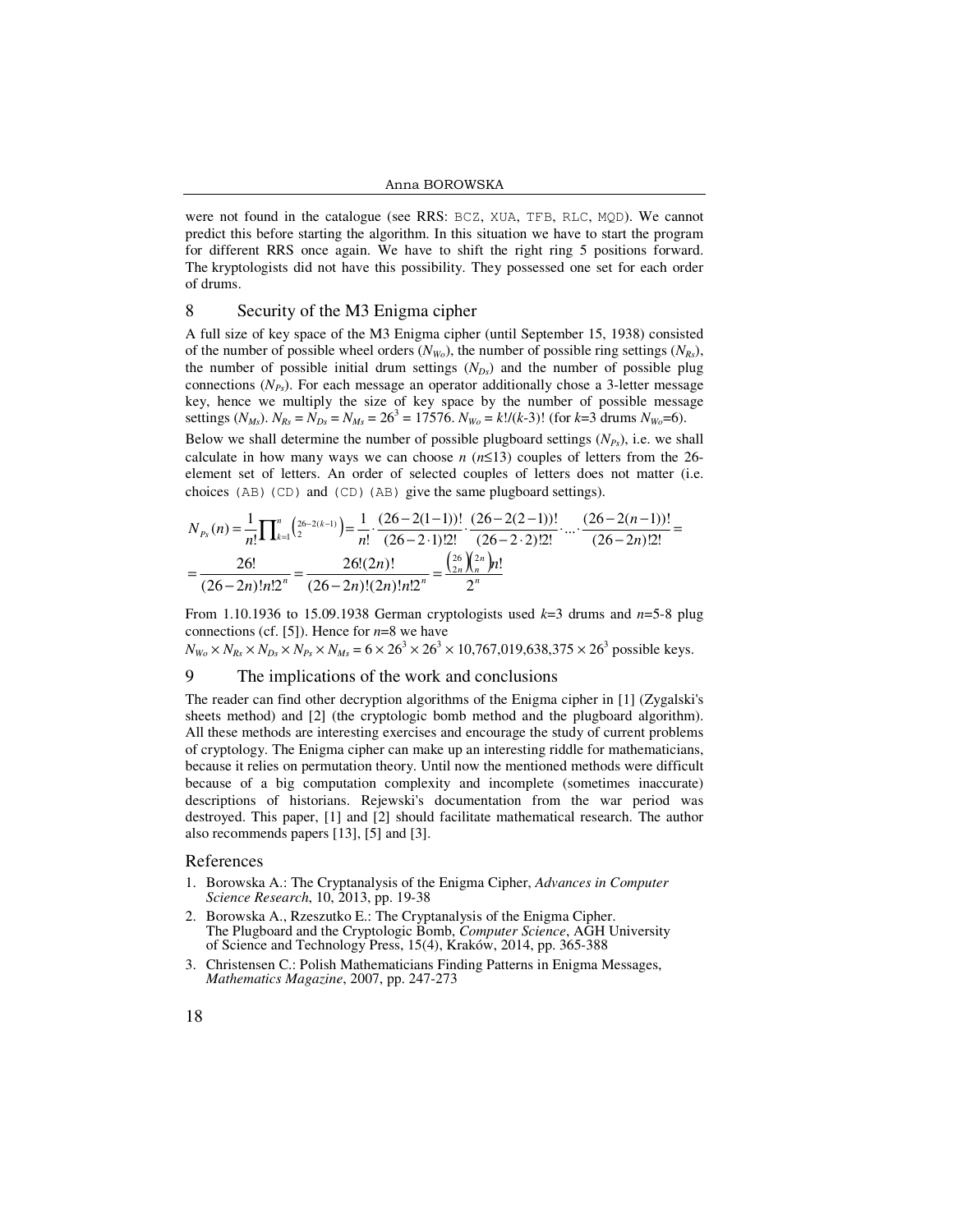- 4. Garliński J.: *Enigma. Mystery of the Second World War*, University of Maria Curie-Sklodowska Publishing House, Lublin, 1989
- 5. Gaj K.: *The Enigma Cipher. The Method of Breaking*, Communication and Connection Publishing House, Warsaw, 1989
- 6. Grajek M.: *Enigma. Closer to the Truth*, REBIS Publishing House, Poznań, 2007
- 7. Grajek M., Gralewski L.: *Birth of Mathematical Cryptology*, Semper Publishing House, Toruń, 2005
- 8. Gralewski L.: *Breaking of Enigma. History of Marian Rejewski*, Adam Marszalek Publishing House, Toruń, 2005
- 9. Kozaczuk W.: *How the German Machine Cipher Was Broken and How It Was Read by the Allies in World War Two*, University Publications of America, 1984
- 10. Lang S.: *Linear Algebra*, Springer-Verlag New York, 1987
- 11. Manning W.A.: *Primitive groups*, Stanford University Publications, University Series Mathematics and Astronomy, Stanford University Press Library, 1(1), 1921
- 12. Mostowski A., Stark M.: *Elements of Higher Algebra*, PWN, Warsaw, 1970
- 13. Rejewski M.: *How did Polish Mathematicians Decipher the Enigma*, Polish Mathematics Association Yearbooks. Series 2nd: Mathematical News, (23), 1980
- 14. Robinson Derek J.S.: *A Course in the Theory of Groups*, Springer-Verlag New York, Inc., 1996
- 15. Scott W.R.: *Group Theory*, Courier Dover Publications, 1964

#### Appendix

## Construction of the M3 Enigma machine

The M3 Enigma machine is an electro-mechanical cipher device. This machine consists of an alphabetical 26-letter keyboard, a lampboard (set of 26 lights), a *plugboard*, a set of 3 rotating, encrypting discs (called *drums*) placed on a shared shaft, 2 fixed wheels: an *entry wheel* and a *reflector* (*reversal drum*), a battery and a *turning mechanism*.

Pressing any key on the keyboard (e.g. the key  $E$ ) causes the closure of an electric circuit (under each key there are two contacts). Then, an electric current flows through the different components in the present configuration of the circuit. It flows consecutively through a connection under the pressed key (2), through the plugboard (1), through the entry wheel H, via three drums R, M and L to the reflector B. The reflector inverts the signal (but using a different route). From the reflector the current passes successively through drums L, M and R, through the entry wheel H, to the plugboard (1) and finally to an appropriate lamp (4) which represents a letter different from E, causing it to light up (cf. [6]).

Before September 15, 1938 the German Army used three kinds of drums denoted by I, II, III. They could place them in 6 possible ways. Each *drum* is a disc with a diameter of approximately 10cm (fig. 1. (B)). Inside the drum there is a second disc (called a *rotor*). On the right side of each rotor there are 26 spring pins and on the left side there are 26 flat electrical contacts. Both pins and flat contacts are arranged in a circle near the edge of the rotor and represent 26 letters of the Latin alphabet. Inside each rotor there are 26 insulated wires which connect the pins on one side to the contacts on the other in an established way (different for each type of drum) (cf. [5]). Since three drums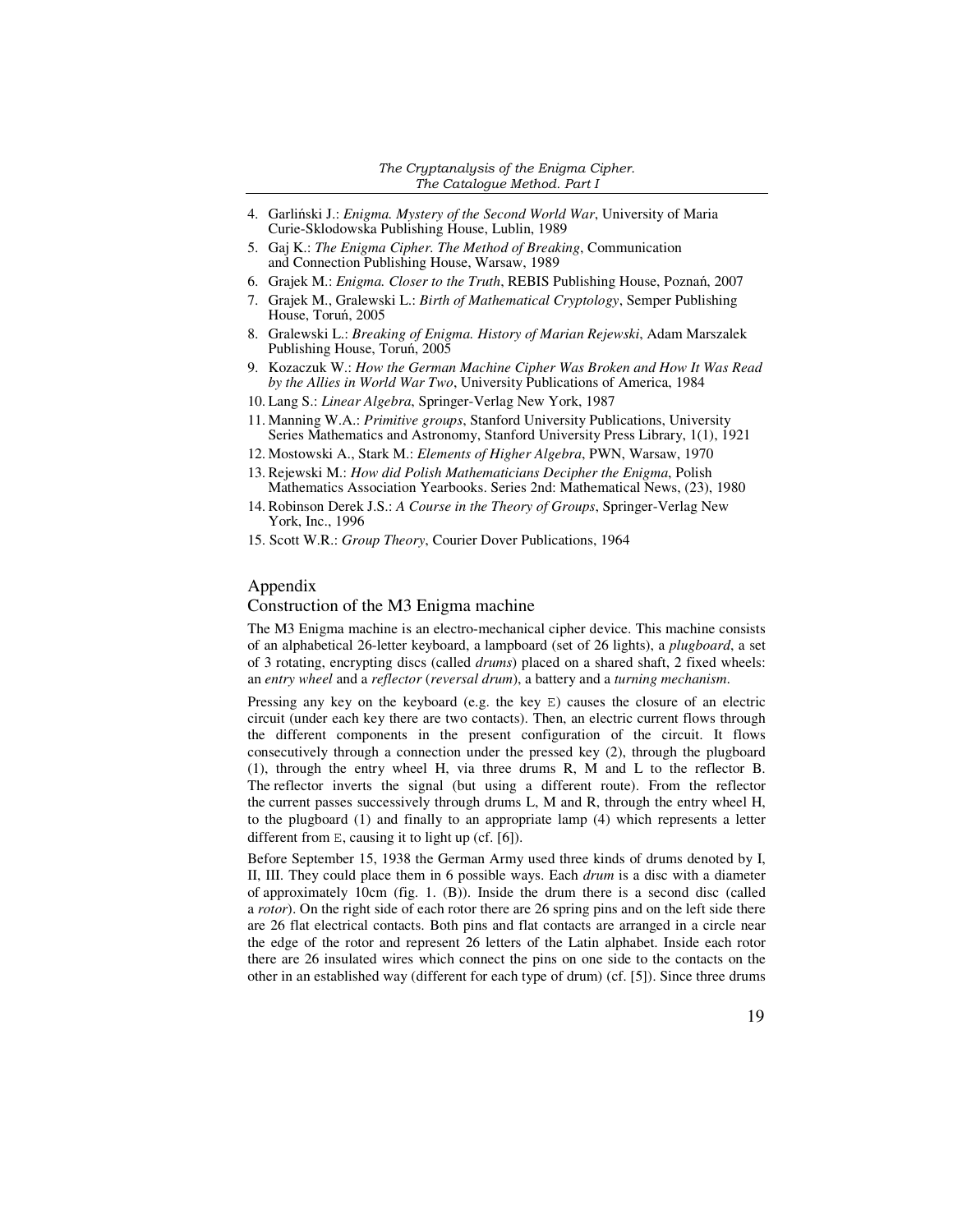#### Anna BOROWSKA

are mounted side-by-side on the shaft (fig. 1. (A)) the pins of one drum touch the contacts of the neighboring one, forming 26 fragments of an electric circuit (cf. [8]). Each drum is encircled by a metal rotating *ring*. Engraved numbers (on this ring) correspond to the 26 letters of the alphabet. On the edge of the rotor there is one unique place. The letter on the ring which is engraved opposite this position is treated as the *ring setting*. Individual kinds of cipher drums also differ by so-called turnover positions. The turnover positions of the three kinds of drums were as follows I-Q, II-E,  $III-V$  (cf. [5]). 1 side-by-side on the shaft (fig. 1. (A)) the pins of one drum touch of the neighboring one, forming 26 fragments of an electric circuit (cf. [8]). is encircled by a metal rotating *ring*. Engraved numbers (on this ring) 26 letters of the alphabet. On the edge of the rotor there is one unique on the ring which is engraved opposite this position is treated as the lividual kinds of cipher drums also differ by so-called *turnover* 



- *Rys. 1. (A) Schemat działania Enigmy M3 (1) ł ącznica wtyczkowa, (2) klawiatura, (3) bateria, (4) panel z lampkami, (5) b ębenki: 3 bębenki szyfrujące L, M, R, bębenek wstępny H i bębenek odwracaj ący B. (B) Prawa strona (pokazuje styki sprężynujące) i lewa strona (pokazuje styki płaskie (stałe)) b trona ębenka (cf. [6])*
- *Fig. 1. (A) The diagram presents how the M3 Enigma works (1) the plugboard, (2) the keyboard, (3) the battery, (4) the lampboard, (5) disks: three cipher (A) The diagram presents how the M3 Enigma works (1) the plugboard, the keyboard, (3) the battery, (4) the lampboard, (5) disks: three cipher drums L, M, R, the entry wheel H and the reflector B. (B) The right side (shows the pin electrical contacts) and the left side (shows the flat electrical contacts) of a drum (cf. [6]) (cf.*

The position of each movable drum is given as a number (engraved on a ring) which can be seen through a window in the lid of the machine. The *rotor position* is can be seen through a window in the lid of the machine. The *rotor position* is understood as the difference between the position of the drum and the ring setting.

Connections of the *entry wheel* in the M3 Enigma machine are represented by the identity permutation (cf. [5]). The *reflector* pairs the outputs of the last rotor and redirects the current back through the drums using a different path.

The *plugboard* contains 26 plugs and sockets (one pair for each letter of the alphabet). The *plugboard* contains 26 plugs and sockets (one pair for each letter of the alphabet).<br>An operator configures this part of the machine by means of a cable, i.e. he connects a plug of one pair with a socket of the second one (and inversely). Then two letters are a plug of one pair with a socket of the second one (and inversely). Then t<br>swapped both before and after the signal flows through the rotors (cf. [5]).

When an operator presses any key, one, two, or three cipher drums turn one twentysixth of a full rotation (before the electric circuit closure) in a manner similar, but not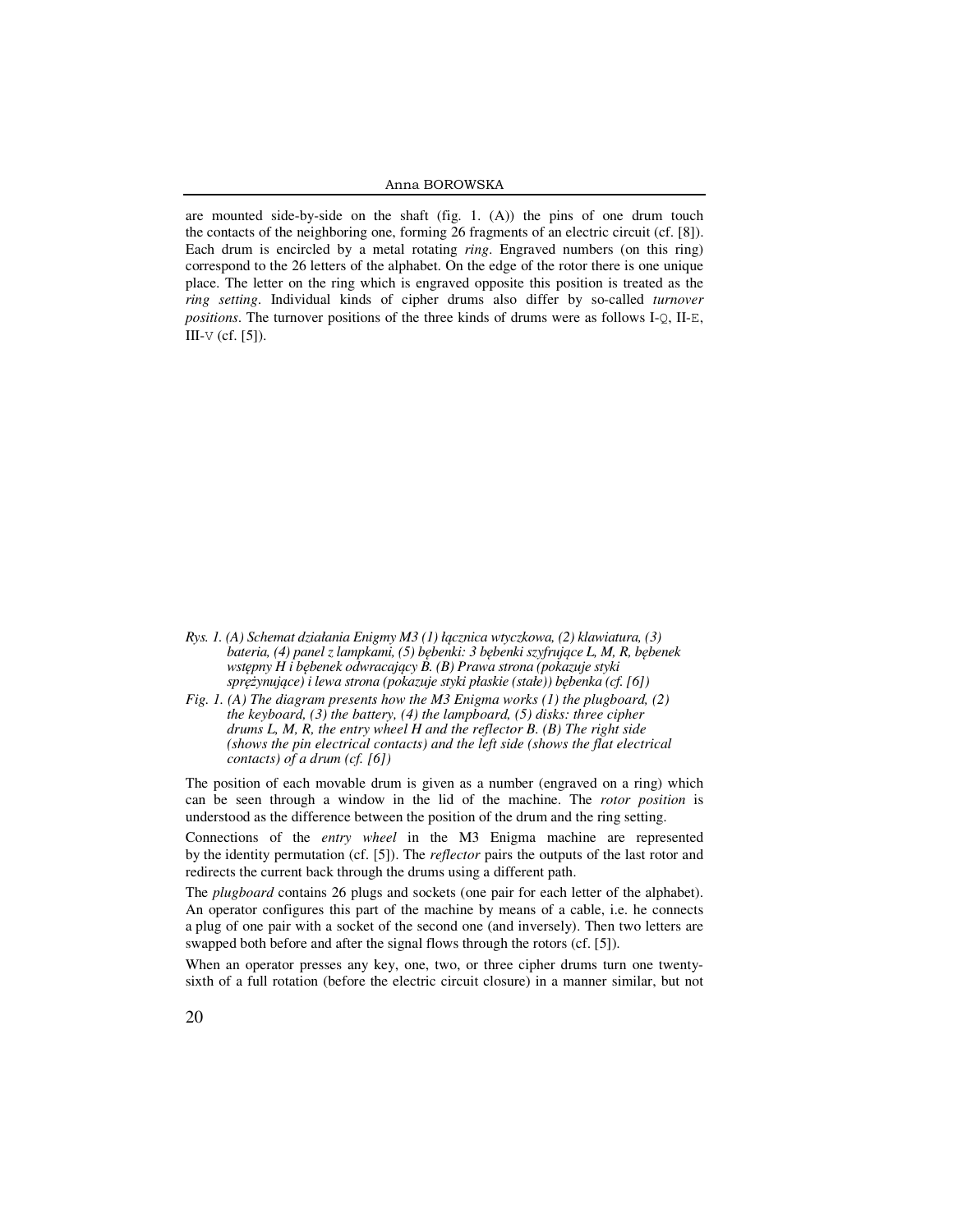### *The Cryptanalysis of the Enigma Cipher. The Catalogue Method. Part I*

identical, to that of an odometer. That is, after pressing the key, the right drum turns 1/26 of a full rotation. When this drum reaches the turnover position, the middle drum turns 1/26 of a full rotation too. When the second drum reaches the turnover position, the left and middle drums turn 1/26 of a full rotation (so-called *double step*) (cf. [4]).

Each military unit that used the Enigma was provided with the Enigma machine's initial settings in the form of tables of the *daily keys settings*. Daily key settings (until September 15, 1938) consisted of the choice of cipher drums, the order in which they were fitted on a shaft, the *ring settings*, the plug connections, and the *initial drum settings* (cf. [4]). Additionally, each message was coded for different (individual) *message settings*. In order to cipher a text with the M3 Enigma (before September 15, 1938) an operator had to set up his machine according to daily key settings, choose his own arbitrary three letters (*message settings*), code them twice, place the double ciphered message settings (6 letters) in the *headline* of the message and set the drums to selected three letters. Next, the operator typed a text and the other operator wrote down letters that were lit up on the lampboard. To decode a text encrypted with the M3 Enigma machine the receiver had to set up his Enigma in the same way as the sender had done it while ciphering. Since the cryptologists determined message settings by means of the catalogue method, operators at once set drums to the message settings.

## Summary

We study the problem of decoding secret messages encrypted by the German Army with the M3 Enigma machine. We focus on the algorithmization and programming of this problem. We also give mathematical justifications of some facts because the Enigma cipher relies on permutation theory. We propose a reconstruction and completion of the catalogue method. We complete this method with two author's algorithms, i.e. the plugboard algorithm and the ring settings algorithm. On the basis of these three methods we can obtain the complete daily key and any message settings, as well as read each message eavesdropped before September 15, 1938. We have tested the behavior of the cipher in order to catch cases of keys for which the method does not return results. We enclose an implementation of presented algorithms in Cpp language.

**Keywords:** Enigma M3, Rejewski, characteristic of a given day